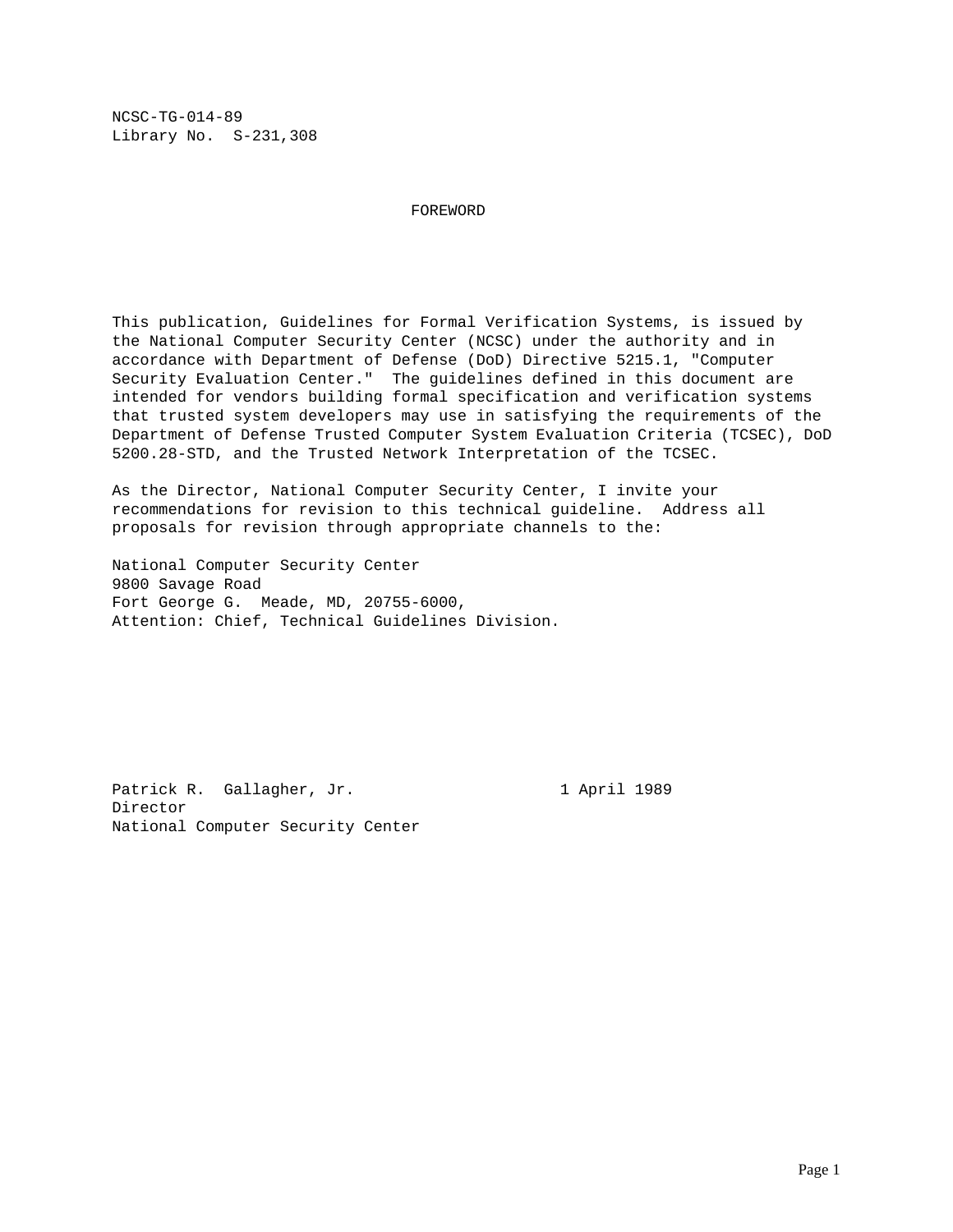# ACKNOWLEDGMENTS

The National Computer Security Center expresses appreciation to Barbara Mayer and Monica McGill Lu as principal authors and project managers of this document. We recognize their contribution to the technical content and presentation of this publication.

We thank the many individuals who contributed to the concept, development, and review of this document. In particular, we acknowledge: Karen Ambrosi, Tom Ambrosi, Terry Benzel, David Gibson, Sandra Goldston, Dale Johnson, Richard Kemmerer, Carl Landwehr, Carol Lane, John McLean, Jonathan Millen, Andrew Moore, Michele Pittelli, Marvin Schaefer, Michael Sebring, Jeffrey Thomas, Tom Vander-Vlis, Alan Whitehurst, James Williams, Kimberly Wilson, and Mark Woodcock. Additionally, we thank the verification system developers and the rest of the verification community who helped develop this document.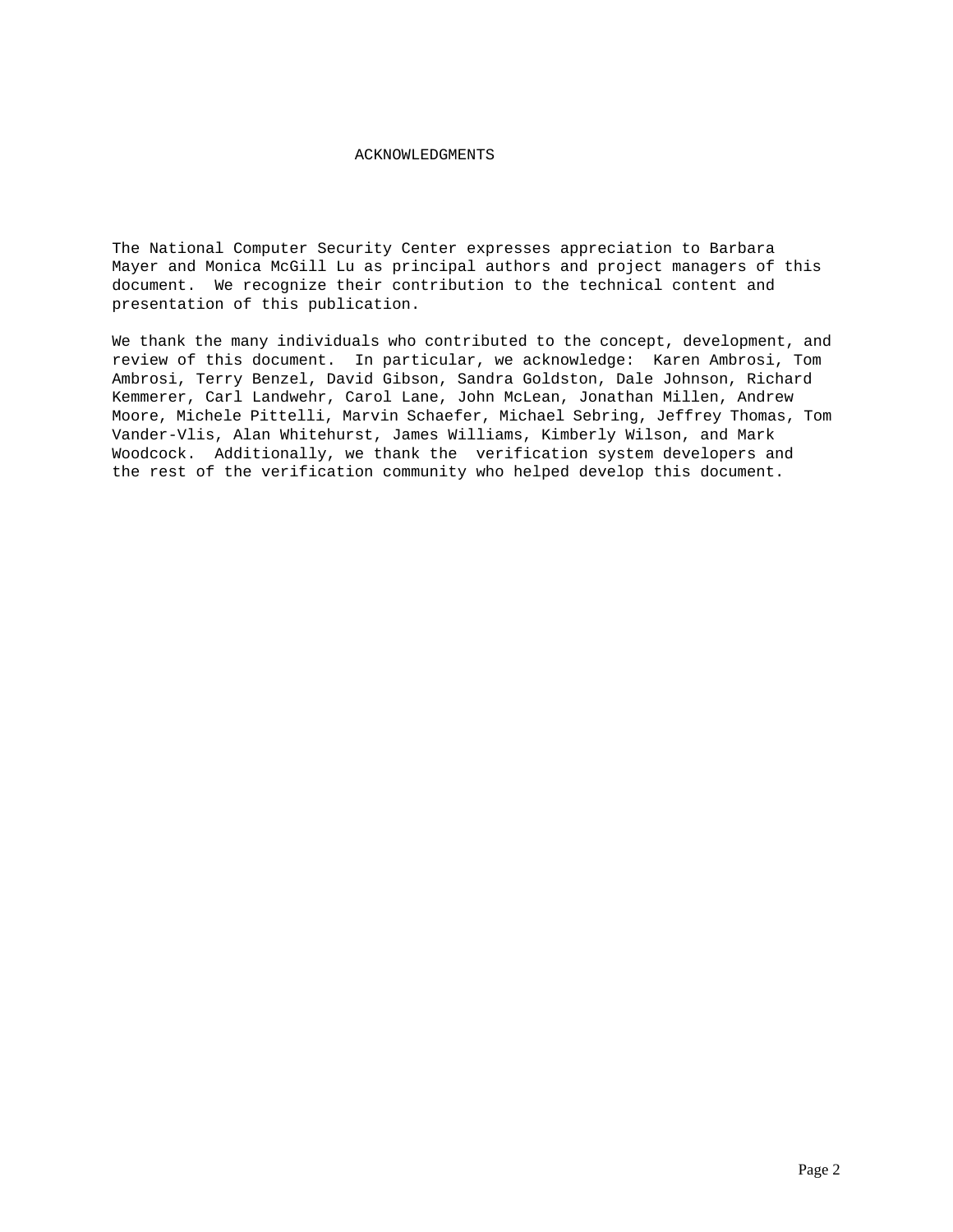# TABLE OF CONTENTS

| FOREWORD                                    | i.             |
|---------------------------------------------|----------------|
| ACKNOWLEDGMENTSii                           |                |
| PREFACE                                     | iv             |
| 1. INTRODUCTION1                            |                |
| 1.1 PURPOSE                                 | 1              |
| 1.2 BACKGROUND                              | $\mathbf{1}$   |
| 1.3 SCOPE                                   | $\overline{2}$ |
| 2. EVALUATION APPROACH                      | 3              |
| 2.1 EVALUATION OF NEW SYSTEMS               | 3              |
| 2.2 REEVALUATION FOR ENDORSEMENT            | 5              |
| 2.3 REEVALUATION FOR REMOVAL                | $\epsilon$     |
| 2.4 BETA VERSIONS                           | 7              |
| 3. METHODOLOGY AND SYSTEM SPECIFICATION     | 8              |
| 3.1 METHODOLOGY                             | 8              |
| 3.2 FEATURES                                | 9              |
| 3.2.1 Specification Language                | 9              |
| 3.2.2 Specification Processing              | 10             |
| 3.2.3 Reasoning Mechanism                   | 11             |
| 3.3 ASSURANCE, SOUNDNESS, AND ROBUSTNESS    | 12             |
| 3.4 DOCUMENTATION                           | 14             |
| 4. IMPLEMENTATION AND OTHER SUPPORT FACTORS | 15             |
| 4.1 FEATURES                                | 15             |
| 4.1.1 User Interface                        | 15             |
| 4.1.2 Hardware Support                      | 16             |
| 4.2 ASSURANCE                               | 17             |
| 4.2.1 Configuration Management              | 17             |
| 4.2.2 Support and Maintenance               | 19             |
| 4.2.3 Testing                               | 19             |
| 4.3 DOCUMENTATION                           | 19             |
| 5. FUTURE DIRECTIONS                        | 23             |
| APPENDIX A: CONFIGURATION MANAGEMENT        | 25             |
| GLOSSARY                                    | 28             |
| <b>BIBLIOGRAPHY</b>                         | 35             |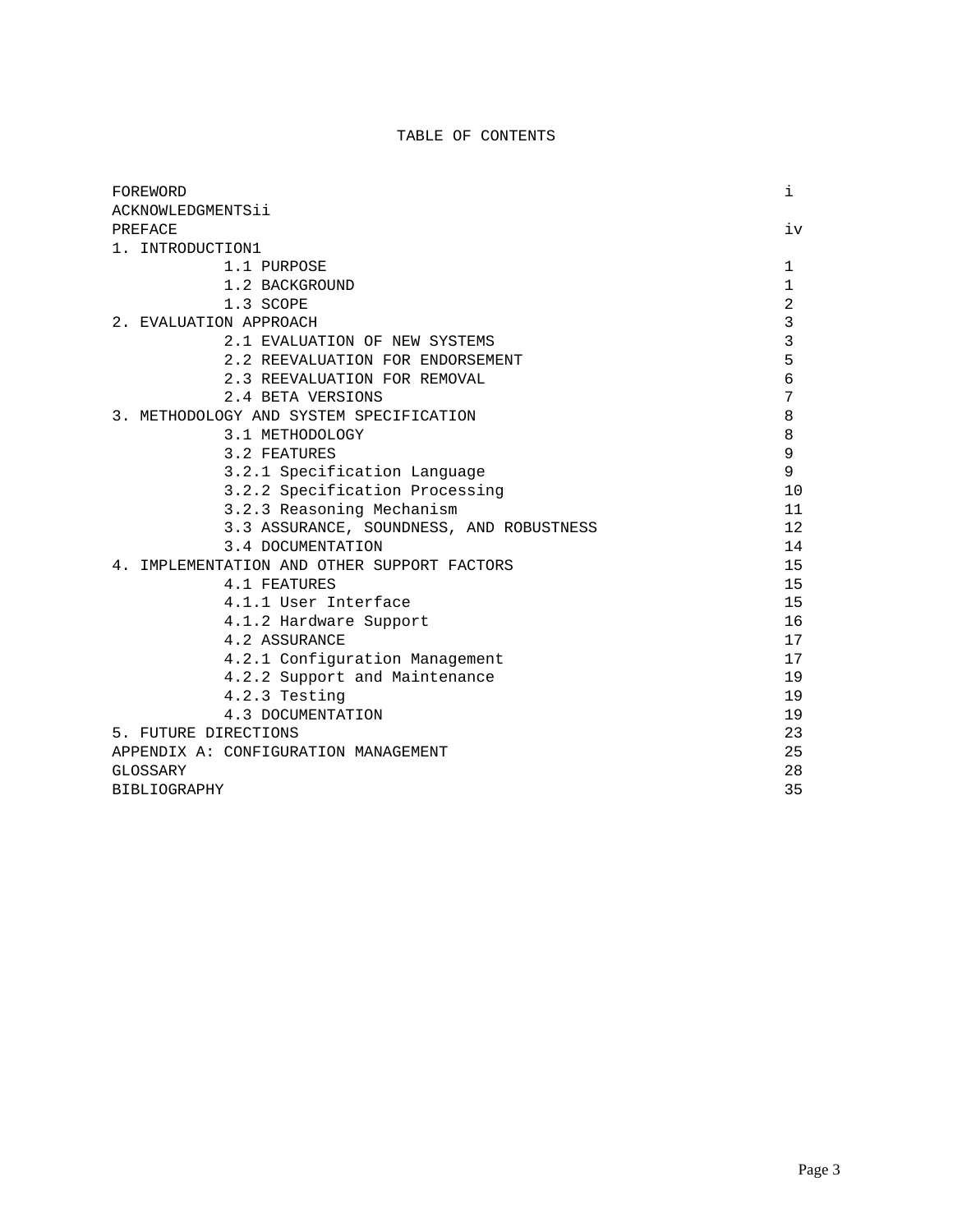# PREFACE

One of the goals of the NCSC is to encourage the development of productionquality verification systems. This guideline was developed as part of the Technical Guideline Program specifically to support this goal.

Although there are manual methodologies for performing formal specification and verification, this guideline addresses verification systems that provide automated support.

Throughout the document, the term developer is used to describe the developer of the verification system. The term vendor is used to describe the individual(s) who are providing support for the tool. These individuals may or may not be the same for a particular tool.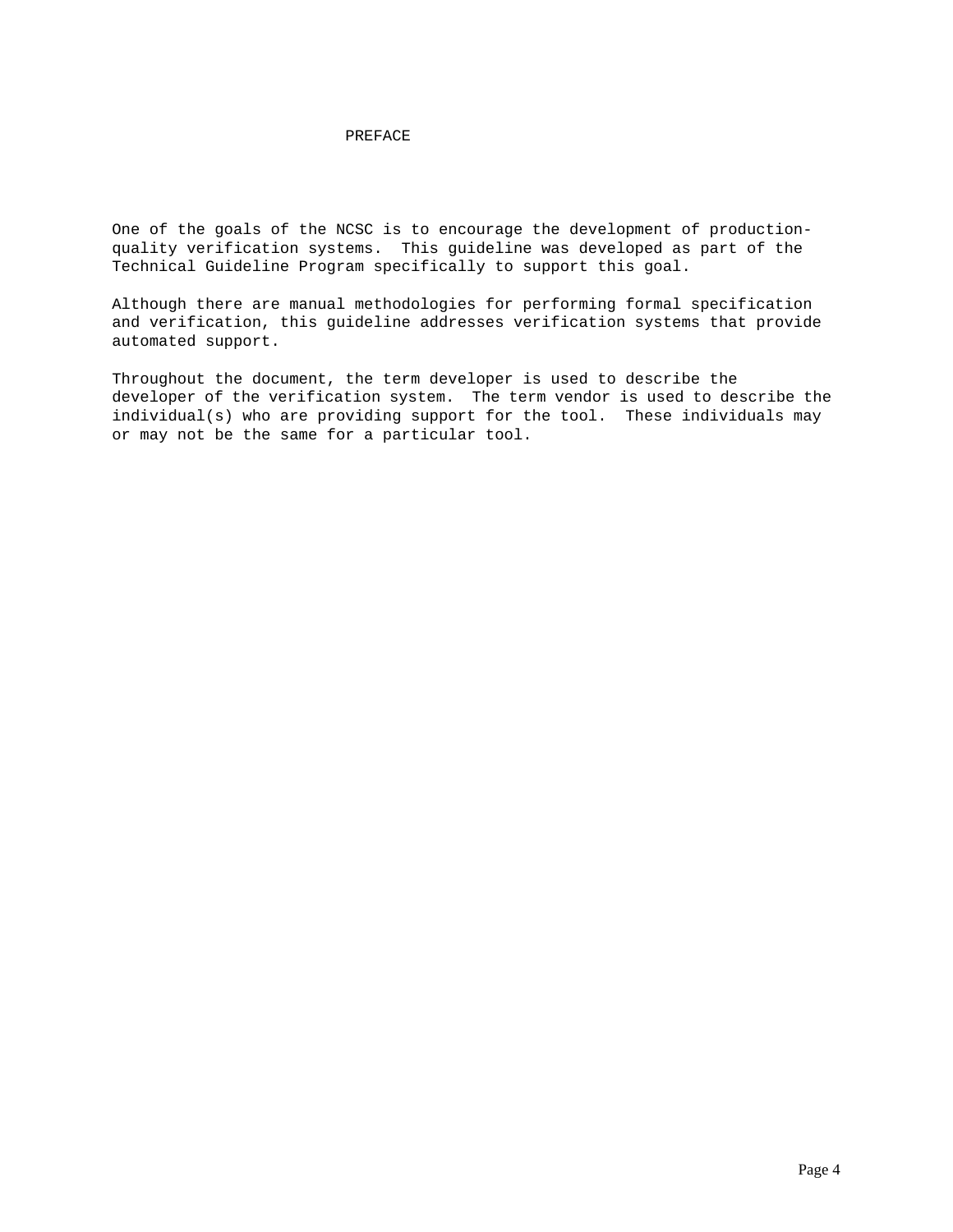### 1. INTRODUCTION

The principal goal of the National Computer Security Center (NCSC) is to encourage the widespread availability of trusted computer systems. In support of this goal the DoD Trusted Computer System Evaluation Criteria (TCSEC) was created, against which computer systems could be evaluated. The TCSEC was originally published on 15 August 1983 as CSC-STD-001-83. In December 1985 the DoD modified and adopted the TCSEC as a DoD Standard, DoD 5200.28-STD. [1]

## 1.1 PURPOSE

This document explains the requirements for formal verification systems that are candidates for the NCSC's Endorsed Tools List (ETL). [5] This document is primarily intended for developers of verification systems to use in the development of production-quality formal verification systems. It explains the requirements and the process used to evaluate formal verification systems submitted to the NCSC for endorsement.

### 1.2 BACKGROUND

The requirement for NCSC endorsement of verification systems is stated in the TCSEC and the Trusted Network Interpretation of the TCSEC (TNI). [4] The TCSEC and TNI are the standards used for evaluating security controls built into automated information and network systems, respectively. The TCSEC and TNI classify levels of trust for computer and network systems by defining divisions and classes within divisions. Currently, the most trusted class defined is A1, Verified Design, which requires formal design specification and formal verification. As stated in the TCSEC and TNI, "... verification evidence shall be consistent with that provided within the state of the art of the particular Computer Security Center-endorsed formal specification and verification system used." [1]

Guidelines were not available when the NCSC first considered endorsing verification systems. The NCSC based its initial endorsement of verification systems on support and maintenance of the system, acceptance within the verification community, and stability of the system.

# 1.3 SCOPE

Any verification system that has the capability for formally specifying and verifying the design of a trusted system to meet the TCSEC and TNI A1 Design Specification and Verification requirement can be considered for placement on the ETL. Although verification systems that have capabilities beyond design verification are highly encouraged by the NCSC, this guideline focuses mainly on those aspects of verification systems that are sufficient for the design of candidate A1 systems.

The requirements described in this document are the primary consideration in the endorsement process. They are categorized as either methodology and system specification or implementation and other support factors. Within each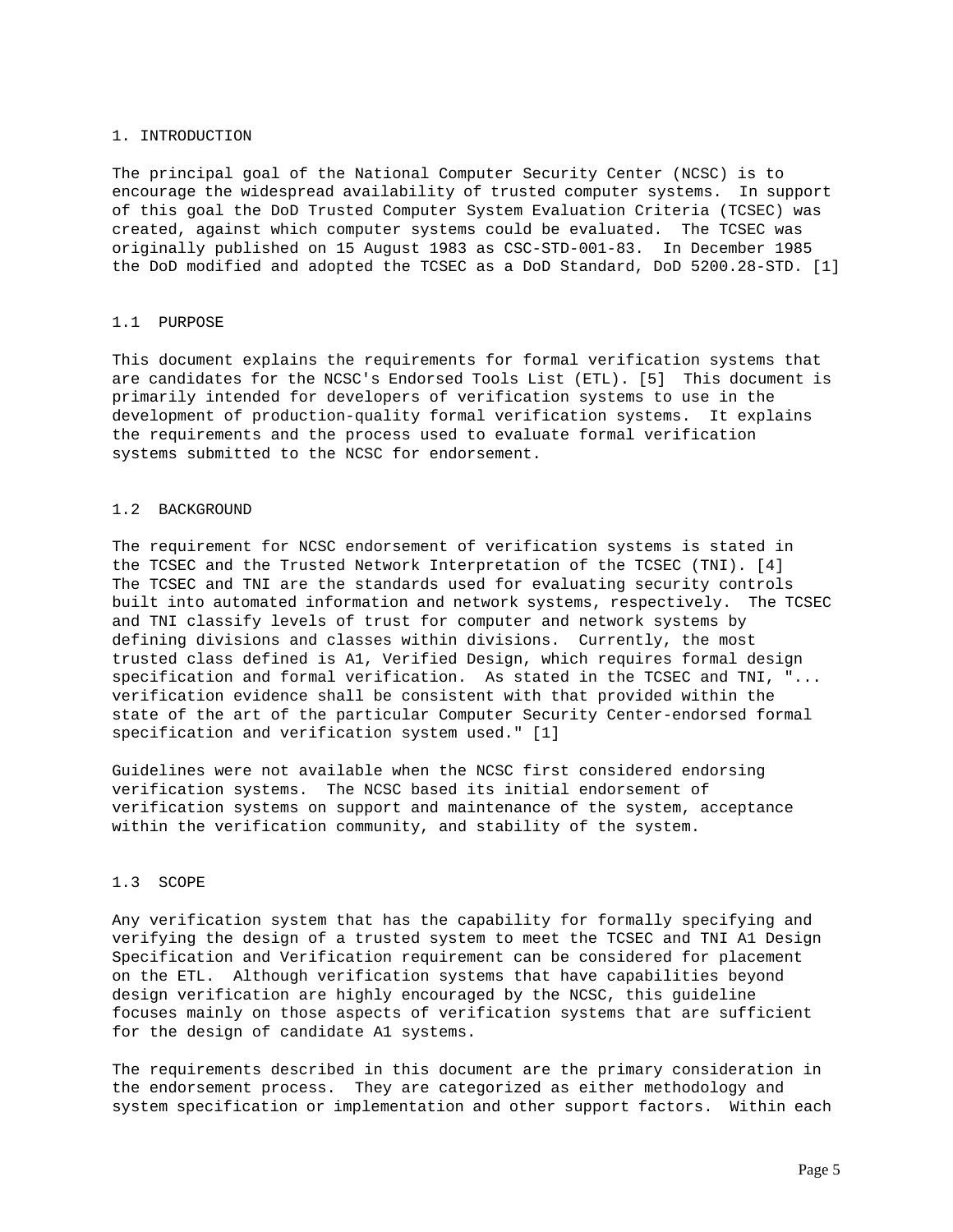category are requirements for features, assurances, and documentation.

The requirements cover those characteristics that can and should exist in current verification technology for production-quality systems. A productionquality verification system is one that is sound, user-friendly, efficient, robust, well documented, maintainable, developed with good software engineering techniques, and available on a variety of hardware. [2] The NCSC's goal is to elevate the current state of verification technology to production quality, while still encouraging the advancement of research in the verification field.

Since the NCSC is limited in resources for both evaluation and support of verification systems, the ETL may reflect this limitation. Verification systems placed on the ETL will either be significant improvements to systems already on the list or will provide a useful approach or capability that the currently endorsed systems lack.

This guideline was written to help in identifying the current needs in verification systems and to encourage future growth of verification technology. The evaluation process is described in the following section. Verification systems will be evaluated against the requirements listed in sections 3 and 4. Section 5 contains a short list of possibilities for nextgeneration verification systems. It is not an all-encompassing list of features as this would be counterproductive to the goals of research.

# 2. EVALUATION APPROACH

A formal request for evaluation of a verification system for placement on the ETL shall be submitted in writing directly to:

> National Computer Security Center ATTN: Deputy C (Verification Committee Chairperson) 9800 Savage Road Fort George G. Meade, MD 20755-6000

Submitting a verification system does not guarantee NCSC evaluation or placement on the ETL.

The developers shall submit a copy of the verification system to the NCSC along with supporting documentation and tools, test suites, configuration management evidence, and source code. In addition, the system developers shall support the NCSC evaluators. For example, the developers shall be available to answer questions, provide training, and meet with the evaluation team.

There are three cases in which an evaluation can occur: 1) the evaluation of a new verification system being considered for placement on the ETL, 2) the reevaluation of a new version of a system already on the ETL for placement on the ETL (reevaluation for endorsement), and 3) the reevaluation of a system on the ETL being considered for removal from the ETL (reevaluation for removal).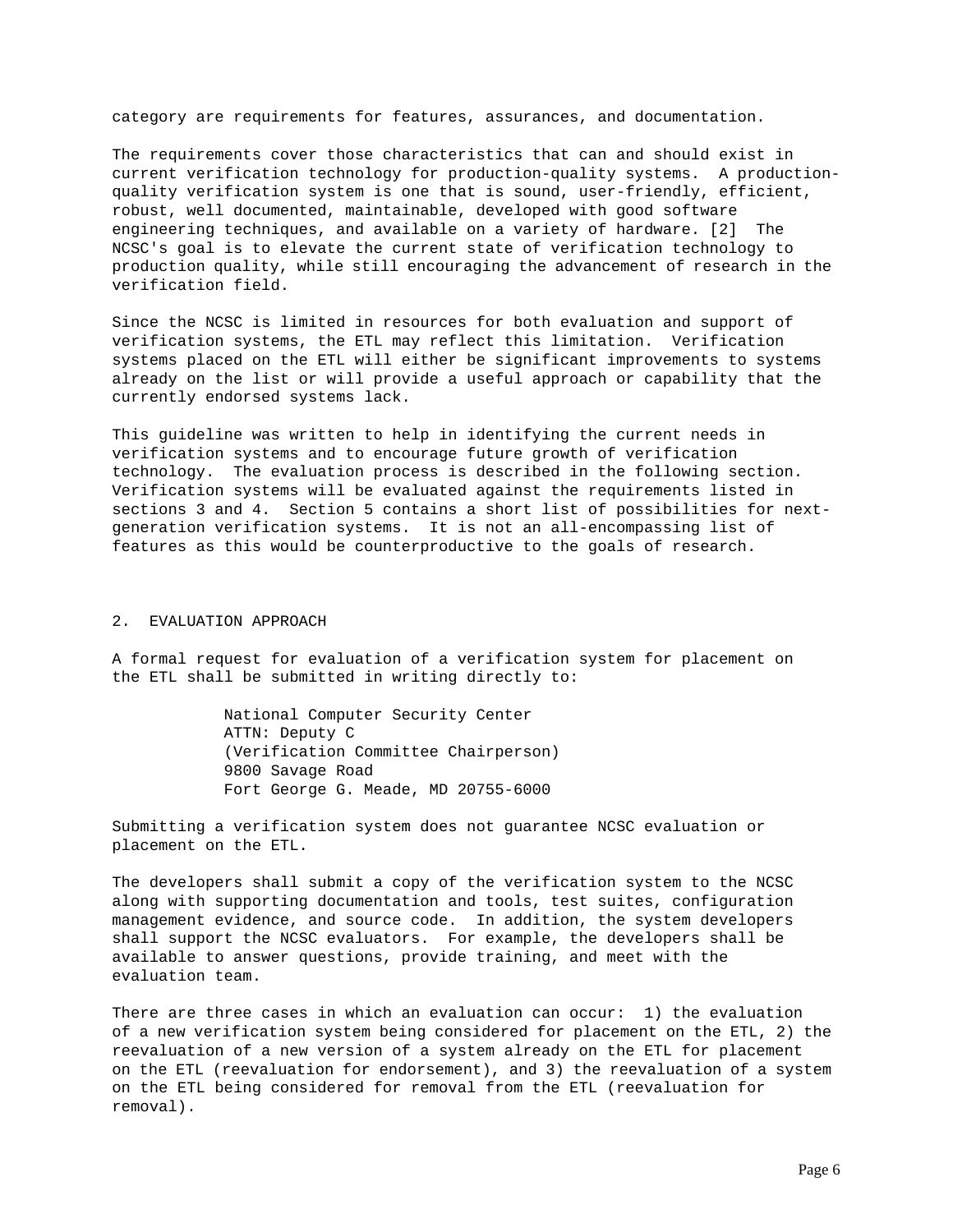### 2.1 EVALUATION OF NEW SYSTEMS

To be considered for initial placement on the ETL, the candidate endorsed tool must provide some significant feature or improvement that is not available in any of the currently endorsed tools. If the verification system meets this requirement, the evaluators shall analyze the entire verification system, concentrating on the requirements described in Chapters 3 and 4 of this document. If a requirement is not completely satisfied, but the developer is working toward completion, the relative significance of the requirement shall be measured by the evaluation team. The team shall determine if the deficiency is substantial or detrimental. For example, a poor user interface would not be as significant as the lack of a justification of the methodology. Requirements not completely satisfied shall be identified and documented in the final evaluation report.

Studies or prior evaluations (e.g., the Verification Assessment Study Final Report) [2] performed on the verification system shall be reviewed. Strengths and weaknesses identified in other reports shall be considered when evaluating the verification system.

The following are the major steps leading to an endorsement and ETL listing for a new verification system.

> 1) The developer submits a request for evaluation to the NCSC Verification Committee Chairperson.

2) The Committee meets to determine whether the verification system provides a significant improvement to systems already on the ETL or provides a useful approach or capability that the existing systems lack.

3) If the result is favorable, an evaluation team is formed and the verification system evaluation begins.

4) Upon completion of the evaluation, a Technical Assessment Report (TAR) is written by the evaluation team.

5) The Committee reviews the TAR and makes recommendations on endorsement.

6) The Committee Chairperson approves or disapproves endorsement.

7) If approved, an ETL entry is issued for the verification system.

8) A TAR is issued for the verification system.

# 2.2 REEVALUATION FOR ENDORSEMENT

The term reevaluation for endorsement denotes the evaluation of a new version of an endorsed system for placement on the ETL. A significant number of changes or enhancements, as determined by the developer, may warrant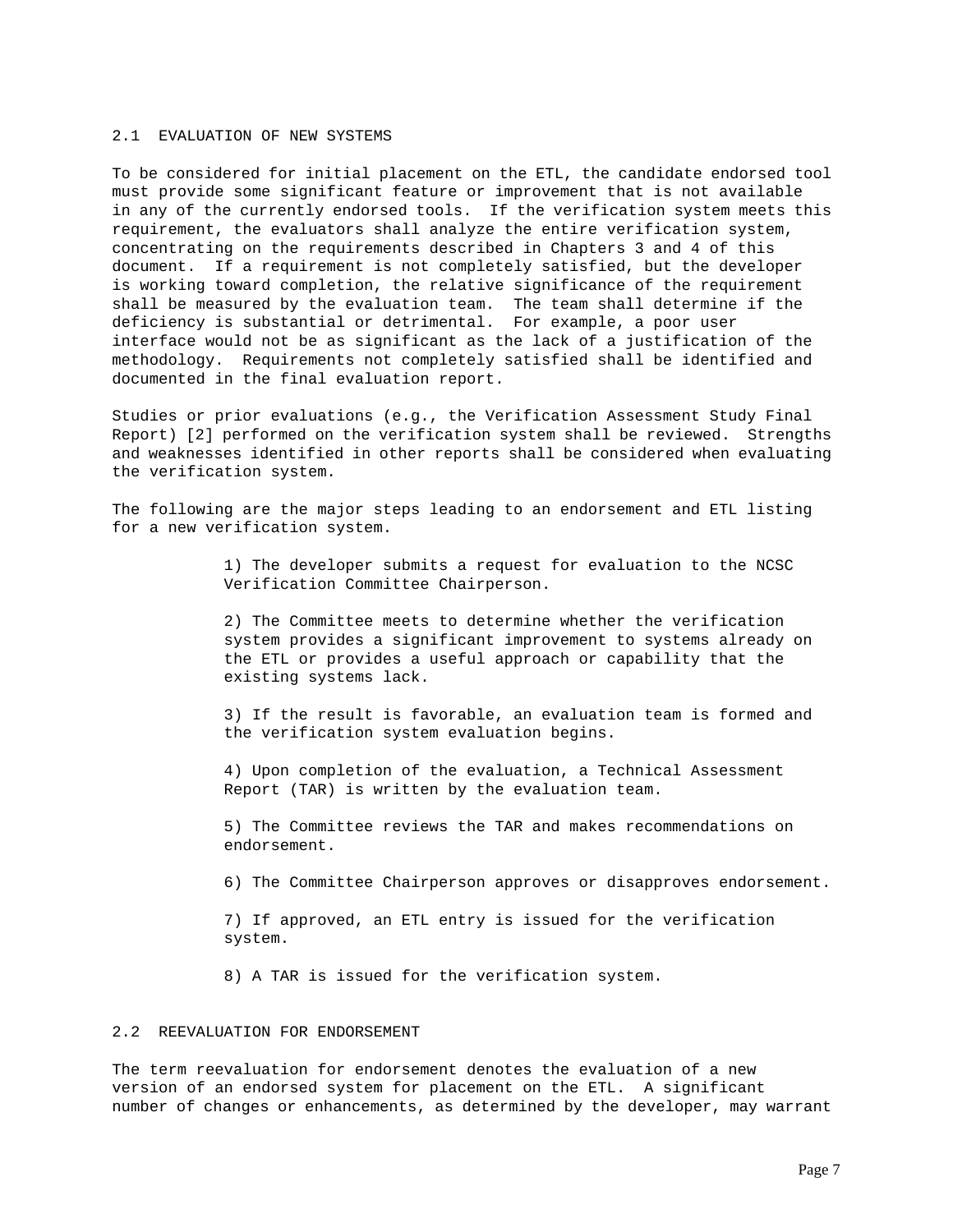a reevaluation for endorsement. The intent of this type of reevaluation is to permit improvements to endorsed versions and advocate state-of-the-art technology on the ETL while maintaining the assurance of the original endorsed version.

A verification system that is already on the ETL maintains assurance of soundness and integrity through configuration management (see Appendix). The documentation of this process is evidence for the reevaluation of the verification system. Reevaluations are based upon an assessment of all evidence and a presentation of this material by the vendor to the NCSC. The NCSC reserves the right to request additional evidence as necessary.

The vendor shall prepare the summary of evidence in the form of a Vendor Report (VR). The vendor may submit the VR to the NCSC at any time after all changes have ended for the version in question. The VR shall relate the reevaluation evidence at a level of detail equivalent to the TAR. The VR shall assert that assurance has been upheld and shall include sufficient commentary to allow an understanding of every change made to the verification system since the endorsed version.

The Committee shall expect the vendor to present a thorough technical overview of changes to the verification system and an analysis of the changes, demonstrating continuity and retention of assurance. The Committee subsequently issues a rec\*ommendation to the Committee Chairperson stating that assurance has or has not been maintained by the current verification system since it was endorsed. If the verification system does not sustain its endorsement, the vendor may be given the option for another review by the Committee. The reevaluation cycle ends with an endorsement determination by the Committee Chairperson, and if the determination is favorable, a listing of the new release is added to the ETL, replacing the previously endorsed version; the old version is then archived.

The following are the major steps leading to an endorsement and ETL listing for a revised verification system.

> 1) The vendor submits the VR and other materials to the NCSC Verification Committee Chairperson.

2) An evaluation team is formed to review the VR.

3) The team adds any additional comments and submits them to the Verification Committee.

4) The vendor defends the VR before the Committee.

- 5) The Committee makes recommendations on endorsement.
- 6) The Committee Chairperson approves or disapproves endorsement.

7) If approved, a new ETL entry is issued for the revised verification system.

8) The VR is issued for the revisedverification system.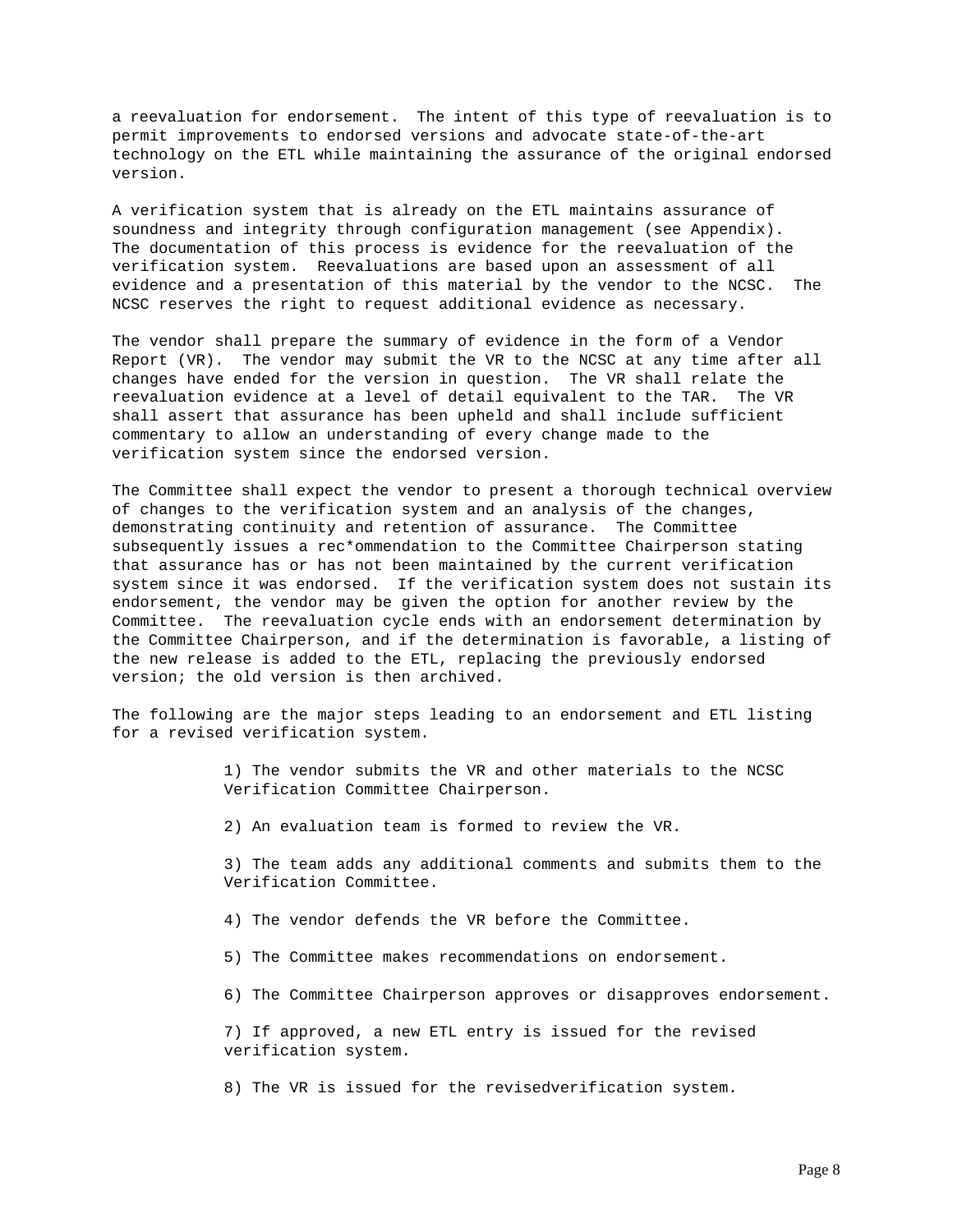### 2.3 REEVALUATION FOR REMOVAL

Once a verification system is endorsed, it shall normally remain on the ETL as long as it is supported and is not replaced by another system. The Committee makes the final decision on removal of a verification system from the ETL. For example, too many bugs, lack of users, elimination of support and maintenance, and unsoundness are all reasons which may warrant removal of a verification system from the ETL. Upon removal, the Committee makes a formal announcement and provides a written justification of their decision.

Systems on the ETL that are removed or replaced shall be archived. Systems developers that have a Memorandum of Agreement (MOA) with the NCSC to use a verification system that is later archived may continue using the system agreed upon in the MOA. Verification evidence from a removed or replaced verification system shall not be accepted in new system evaluations for use in satisfying the A1 Design Specification and Verification requirement.

The following are the major steps leading to the removal of a verification system from the ETL.

> 1) The Verification Committee questions the endorsement of a verification system on the ETL.

2) An evaluation team is formed and the verification system evaluation begins, focusing on the area in question.

3) Upon completion of the evaluation, a TAR is written by the evaluation team.

4) The Committee reviews the TAR and makes recommendations on removal.

5) The Committee Chairperson approves or disapproves removal.

6) If removed, a new ETL is issued eliminating the verification system in question.

7) A TAR is issued for the verification system under evaluation.

# 2.4 BETA VERSIONS

Currently, verification systems are not production quality tools and are frequently being enhanced and corrected. The version of a verification system that has been endorsed may not be the newest and most capable version. Modified versions are known as beta tool versions. Beta versions are useful in helping system developers uncover bugs before submitting the verification system for evaluation.

The goal of beta versions is to stabilize the verification system. Users should not assume that any particular beta version will be evaluated or endorsed by the NCSC. If the developer of a trusted system is using a beta version of a formal verification system, specifications and proof evidence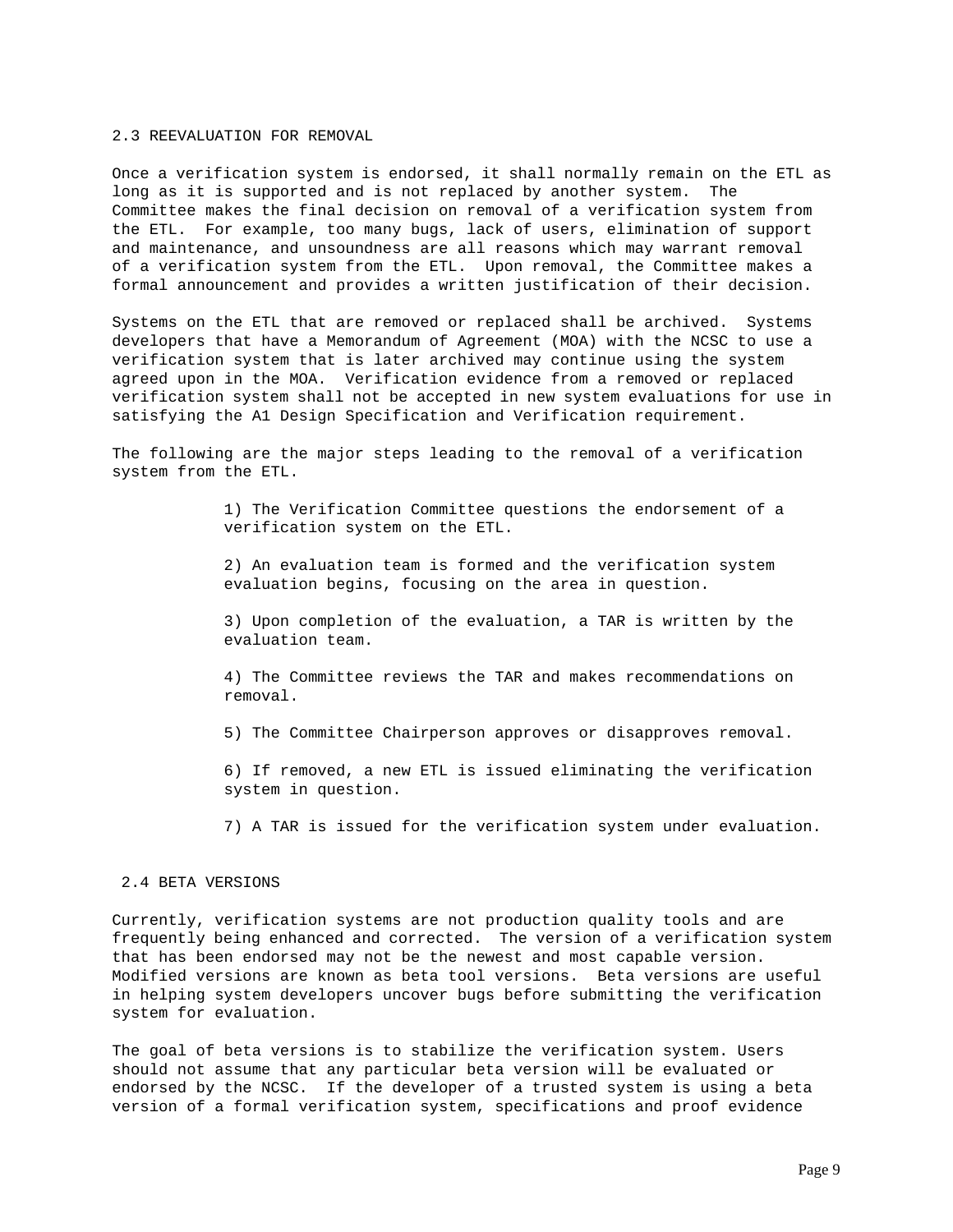shall be submitted to the NCSC which can be completely checked without significant modification using an endorsed tool as stated in the A1 requirement. This can be accomplished by using either the currently endorsed version of a verification system or a previously endorsed version that was agreed upon by the trusted system developer and the developer's evaluation team. Submitted specifications and proof evidence that are not compatible with the endorsed or agreed-upon version of the tool may require substantial modification by the trusted system developer.

# 3. METHODOLOGY AND SYSTEM SPECIFICATION

The technical factors listed in this Chapter are useful measures of the quality and completeness of a verification system. The factors are divided into four categories: 1) methodology, 2) features, 3) assurance, and 4) documentation. Methodology is the underlying principles and rules of organization of the verification system. Features include the functionality of the verification system. Assurance is the confidence and level of trust that can be placed in the verification system. Documentation consists of a set of manuals and technical papers that fully describe the verification system, its components, application, operation, and maintenance.

These categories extend across each of the components of the verification system. These components minimally consist of the following:

> a) a mathematical specification language that allows the user to express correctness conditions,

b) a specification processor that interprets the specification and generates conjectures interpretable by the reasoning mechanism, and

c) a reasoning mechanism that interprets the conjectures generated by the processor and checks the proof or proves that the correctness conditions are satisfied.

## 3.1 METHODOLOGY

The methodology of the verification system shall consist of a set of propositions used as rules for performing formal verification in that system. This methodology shall have a sound, logical basis. This requirement is a necessary but not sufficient condition for the endorsement of the system.

# 3.2 FEATURES

## 3.2.1 Specification Language

a. Language expressiveness.

The specification language shall be sufficiently expressive to support the methodology of the verification system. This ensures that the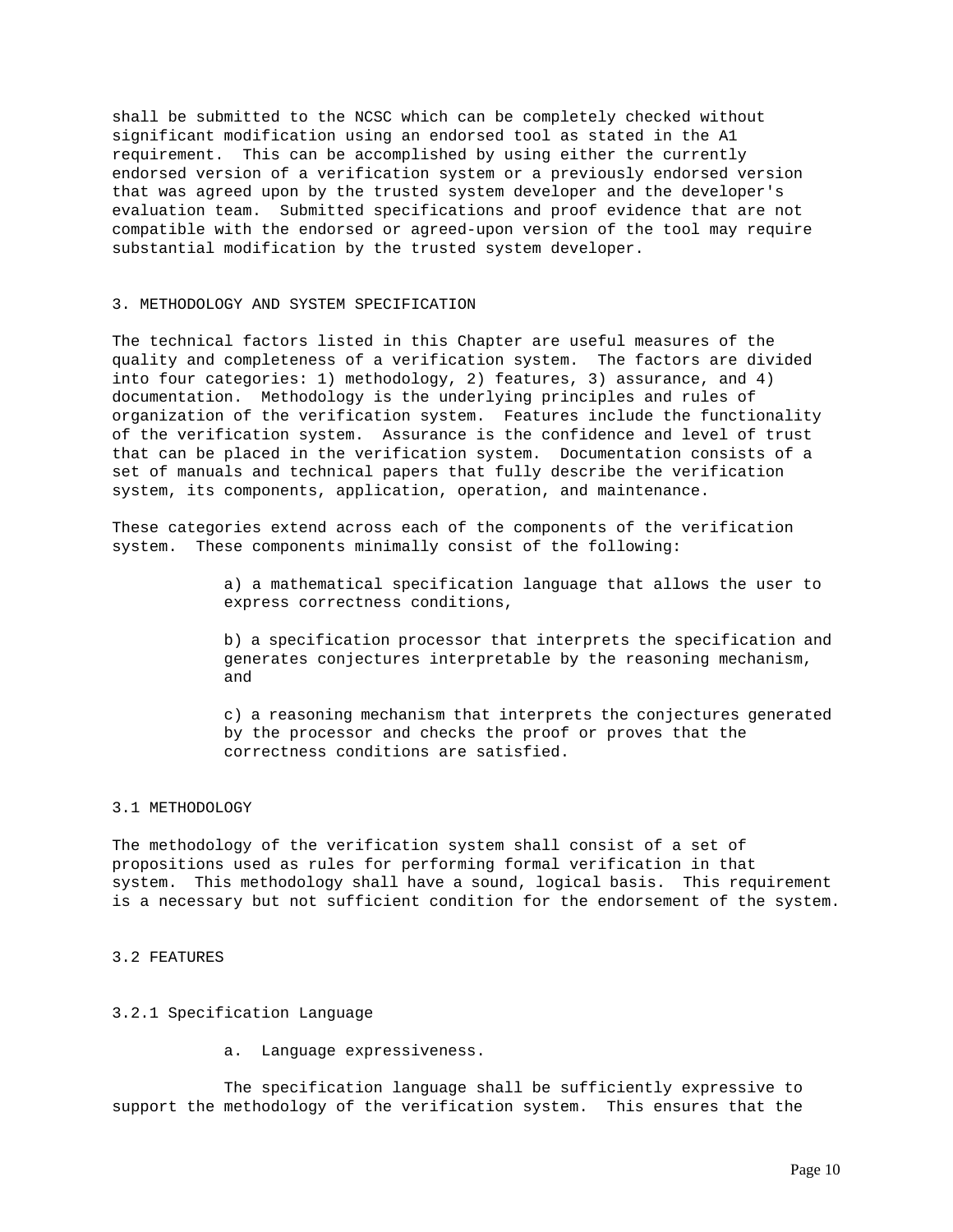specification language is powerful and rich enough to support the underlying methodology. For example, if the methodology requires that a specification language be used to model systems as state machines, then the specification language must semantically and syntactically support all of the necessary elements for modeling systems as state machines.

b. Defined constructs.

The specification language shall consist of a set of constructs that are rigorously defined (e.g., in Backus-Naur Form with appropriate semantic definitions). This implies that the language is formally described by a set of rules for correct use.

c. Mnemonics.

The syntax of the specification language shall be clear and concise without obscuring the interpretation of the language constructs. Traditional symbols from mathematics should be employed wherever possible; reasonably mnemonic symbols should be used in other cases. This aids the users in interpreting constructs more readily.

d. Internal uniformity.

The syntax of the specification language shall be internally uniform. This ensures that the rules of the specification language are not contradictory.

e. Overloading.

Each terminal symbol of the specification language's grammar should support one and only one semantic definition insofar as it increases comprehensibility. When it is beneficial to incorporate more than one definition for a symbol or construct, the semantics of the construct shall be clearly defined from the context used. This is necessary to avoid confusion by having one construct with more than one interpretation or more than one construct with the same interpretation. For example, the symbol "+" may be used for both integer and real addition, but it should not be used to denote both integer addition and conjunction.

f. Correctness conditions.

The specification language shall provide the capability to express correctness conditions.

g. Incremental verification.

The methodology shall allow incremental verification. This would allow, for example, a verification of portions of a system specification at a single time. Incremental verification may also include the capability for performing verification of different levels of abstraction. This allows essential elements to be presented in the most abstract level and important details to be presented at successive levels of refinement.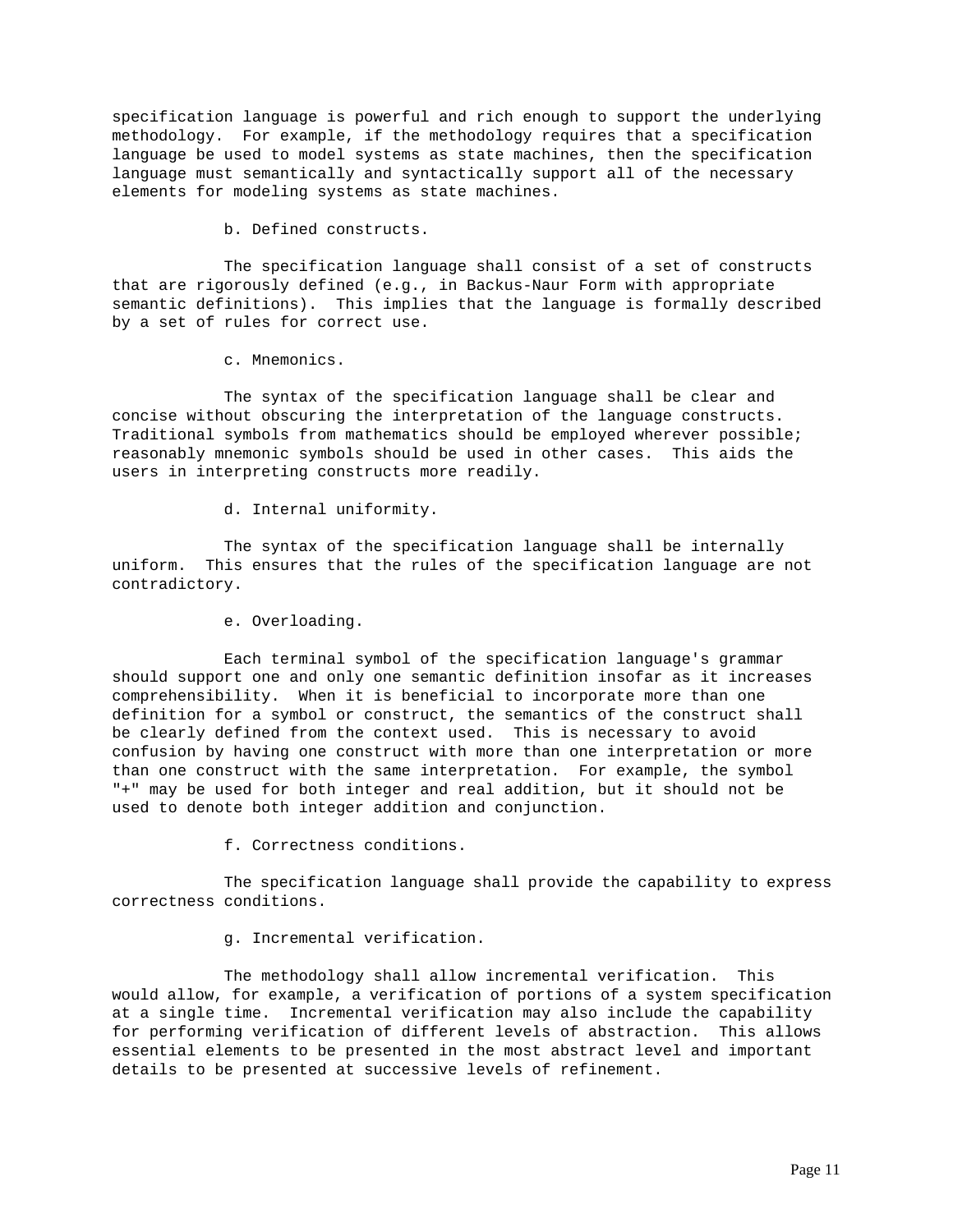# 3.2.2 Specification Processing

## a. Input.

All of the constructs of the specification language shall be processible by the specification processor(s). This is necessary to convert the specifications to a language or form that is interpretable by the reasoning mechanism.

## b. Output.

The output from the  $processor(s)$  shall be interpretable by the reasoning mechanism. Conjectures derived from the correctness conditions shall be generated. The output shall also report errors in specification processing to the user in an easily interpretable manner.

# 3.2.3 Reasoning Mechanism

a. Compatibility of components.

The reasoning mechanism shall be compatible with the other components of the verification system to ensure that the mechanism is capable of determining the validity of conjectures produced by other components of the verification system. For example, if conjectures are generated by the specification processor that must be proven, then the reasoning mechanism must be able to interpret these conjectures correctly.

b. Compatibility of constructs.

The well-formed formulas in the specification language that may also be input either directly or indirectly into the reasoning mechanism using the language(s) of the reasoning mechanism shall be mappable to ensure compatibility of components. For example, if a lemma can be defined in the specification language as "LEMMA <well-formed formula>" and can also be defined in the reasoning mechanism, then the construct for the lemma in the reasoning mechanism shall be in the same form.

c. Documentation.

The reasoning mechanism shall document the steps it takes to develop the proof. Documentation provides users with a stable, standard reasoning mechanism that facilitates debugging and demonstrates completed proofs. If the reasoning mechanism is defined to use more than one method of reasoning, then it should clearly state which method is used and remain consistent within each method of reasoning.

d. Reprocessing.

The reasoning mechanism shall provide a means for reprocessing completed proof sessions. This is to ensure that users have a means of reprocessing theorems without reconstructing the proof process. This mechanism shall also save the users from reentering voluminous input to the reasoning mechanism. For example, reprocessing may be accomplished by the generation of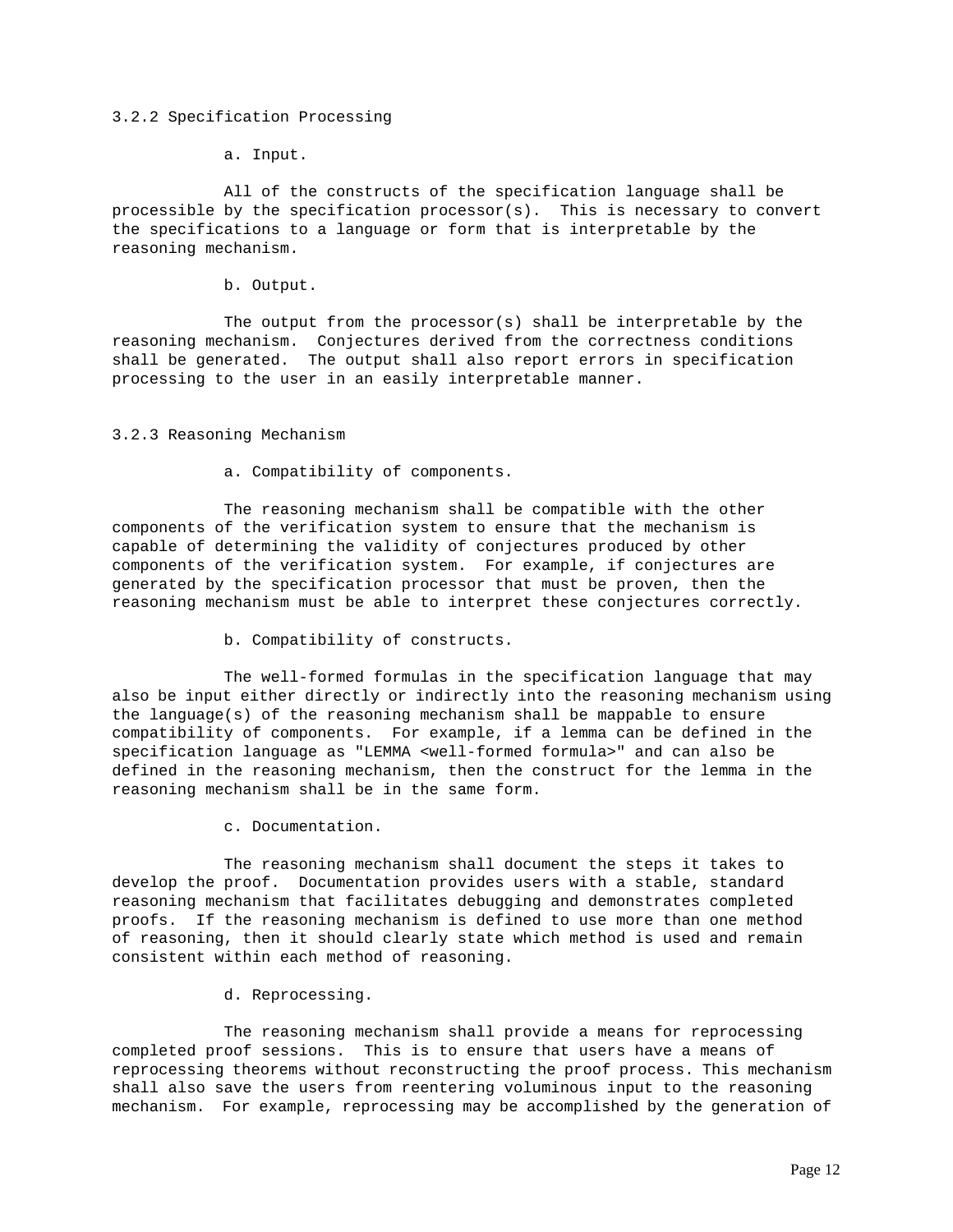command files that can be invoked to recreate the proof session.

e. Validation.

The methodology shall provide a means for validating proof sessions independently of the reasoning mechanism. Proof strategies checked by an independent, trustworthy proof checker shall ensure that only sound proof steps were employed in the proof process. Trustworthy implies that there is assurance that the proof checker accepts only valid proofs. The validation process shall not be circumventable and shall always be invoked for each completed proof session.

f. Reusability.

The reasoning mechanism shall facilitate the use of system- and user-supplied databases of reusable definitions and theorems. This provides a foundation for proof sessions that will save the user time and resources in reproving similar theorems and lemmas.

g. Proof dependencies.

The reasoning mechanism shall track the status of the use and reuse of theorems throughout all phases of development. Proof dependencies shall be identified and maintained so that if modifications are made to a specification (and indirectly to any related conjectures/theorems), the minimal set of theorems and lemmas that are dependent on the modified proofs will need to be reproved.

# 3.3 ASSURANCE, SOUNDNESS, AND ROBUSTNESS

a. Sound basis.

Each of the verification system's tools and services shall support the methodology. This ensures that users can understand the functionality of the verification system with respect to the methodology and that the methodology is supported by the components of the verification system.

b. Correctness.

The verification system shall be rigorously tested to provide assurance that the majority of the system is free of error.

c. Predictability.

The verification system shall behave predictably. Consistent results are needed for the users to interpret the results homogeneously. This will ensure faster and easier interpretation and fewer errors in interpretation.

d. Previous use.

The verification system shall have a history of use to establish stability, usefulness, and credibility. This history shall contain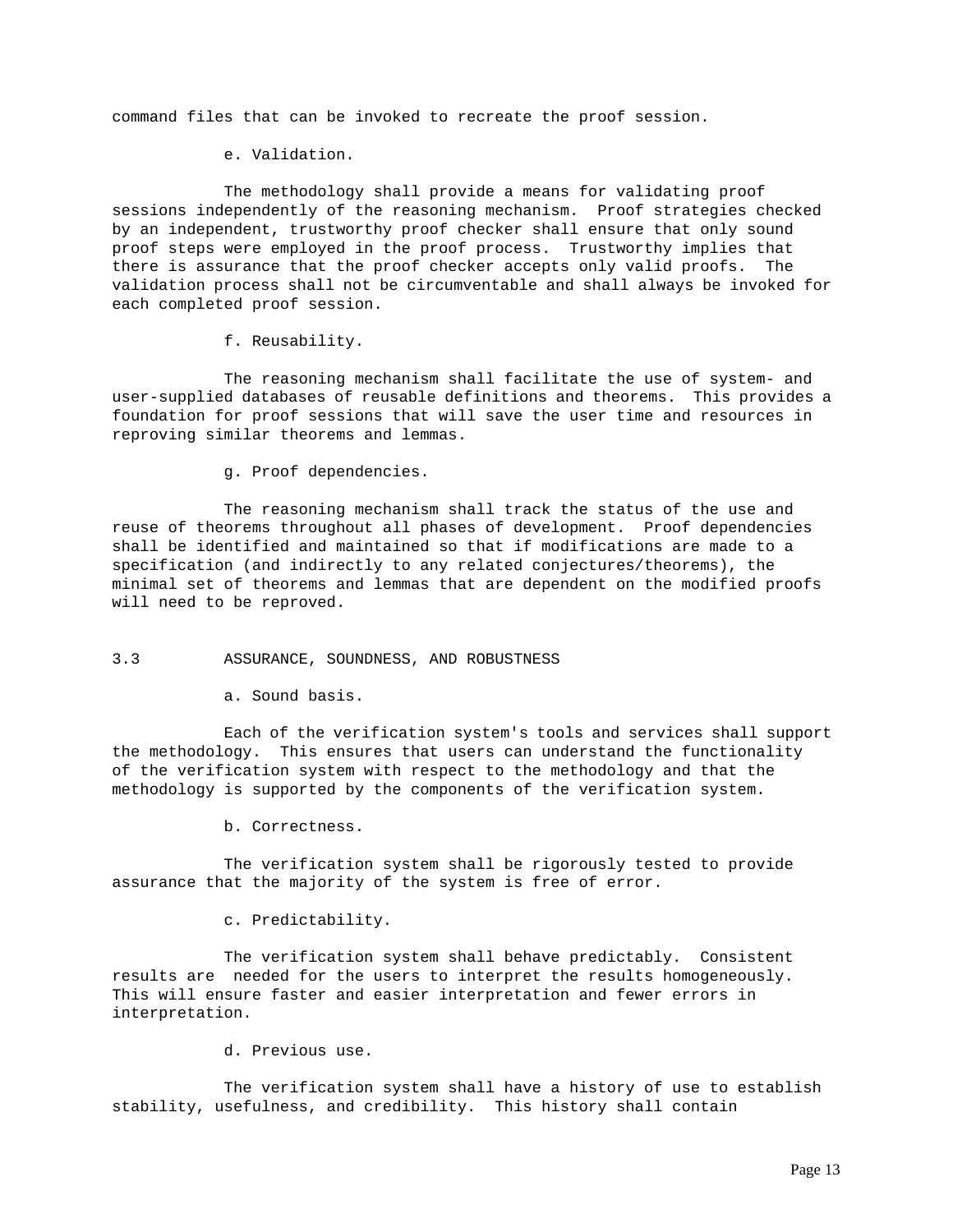documentation of applications (for example, applications from academia or the developers). These applications shall test the verification system, so that strengths and weaknesses may be uncovered.

e. Error recovery.

The verification system shall gracefully recover from internal software errors. This error handling is necessary to ensure that errors in the verification system do not cause damage to a user session.

f. Software engineering.

The verification system shall be implemented using documented software engineering practices. The software shall be internally structured into well-defined, independent modules for ease of maintainability and configuration management.

g. Logical theory.

All logical theories used in the verification system shall be sound. If more than one logical theory is used in the verification system, then there shall be evidence that the theories work together via a metalogic. This provides the users with a sound method of interaction among the theories.

h. Machine independence.

The functioning of the methodology and the language of the verification system shall be machine independent. This is to ensure that the functioning of the theory, specification language, reasoning mechanism and other essential features does not change from one machine to another. Additionally, the responses that the user receives from each of the components of the verification system should be consistent across the different hardware environments that support the verification system.

3.4 DOCUMENTATION

a. Informal justification.

An informal justification of the methodology behind the verification system shall be provided. All parts of the methodology must be fully documented to serve as a medium for validating the accuracy of the stated implementation of the verification system. The logical theory used in the verification system shall be documented. If more than one logical theory exists in the system, the metalogic employed in the system shall be explained and fully documented. This documentation is essential for the evaluators and will aid the users in understanding the methodology.

b. Formal definition.

A formal definition (e.g., denotational semantics) of the specification language(s) shall be provided. A formal definition shall include a clear semantic definition of the expressions supported by the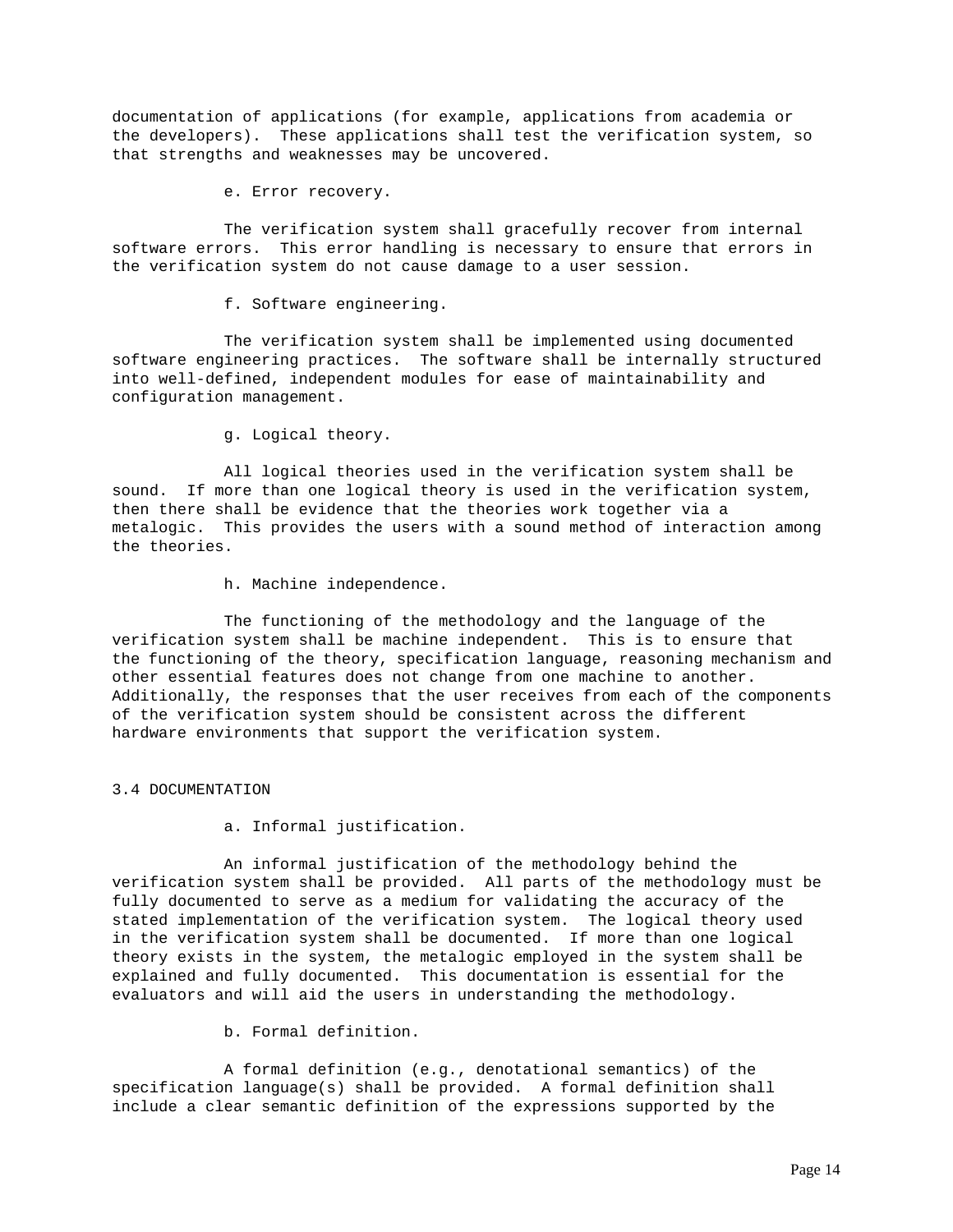specification language and a concise description of the syntax of all specification language constructs. This is essential for the evaluators and will aid the users in understanding the specification language.

c. Explanation of methodology.

A description of how to use the methodology, its tools, its limitations, and the kinds of properties that it can verify shall be provided. This is essential for users to be able to understand the methodology and to use the verification system effectively.

### 4. IMPLEMENTATION AND OTHER SUPPORT FACTORS

The NCSC considers the support factors listed in this section to be measures of the usefulness, understandability, and maintainability of the verification system. The support factors are divided into the following three categories: 1) features, 2) assurances, and 3) documentation.

Two features that provide support for the user are the interface and the base hardware of the verification system. Configuration management, testing, and mainte\*nance are three means of providing assurance. (The Appendix contains additional information on configuration management.) Documentation consists of a set of manuals and technical papers that fully describe the verification system, its components, application, operation, and maintenance.

### 4.1 FEATURES

4.1.1 User Interface

a. Ease of use.

The interface for the verification system shall be userfriendly. Input must be understandable, output must be informative, and the entire interface must support the users' goals.

b. Understandable input.

Input shall be distinct and concise for each language construct and adequately represent what the system requires for the construct.

c. Understandable output.

Output from the components of the verification system shall be easily interpretable, precise, and consistent. This is to ensure that users are provided with understandable and helpful information.

d. Compatibility.

Output from the screen, the processor, and the reasoning mechanism shall be compatible with their respective input, where appropriate. It is reasonable for a specification processor (reasoning mechanism) to put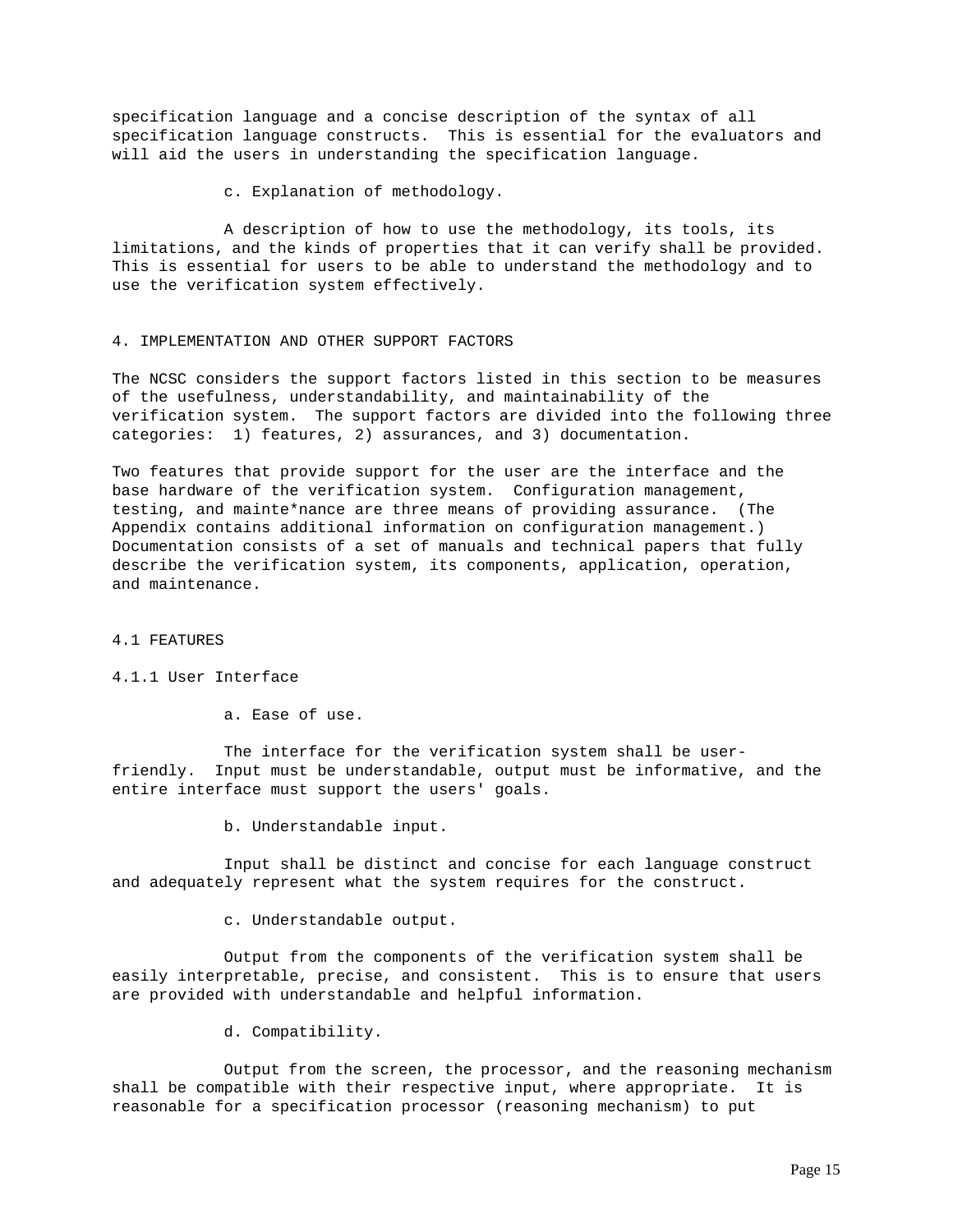assertions into a canonical form, but canonical forms should be compatible in the specification language (reasoning mechanism).

e. Functionality.

The interface shall support the tasks required by the user to exercise the verification system effectively. This is to ensure that all commands necessary to utilize the components of the methodology are available and functioning according to accompanying documentation.

f. Error reporting.

The verification system shall detect, report, and recover from errors in a specification. Error reporting shall remain consistent by having the same error message generated each time the error identified in the message is encountered. The output must be informative and interpretable by the users.

4.1.2 Hardware Support

a. Availability.

The verification system shall be available on commonly used computer systems. This will help ensure that users need not purchase expensive or outdated machines, or software packages to run the verification system.

b. Efficiency.

Processing efficiency and memory usage shall be reasonable for specifications of substantial size. This ensures that users are able to process simple (no complex constructs), short (no more than two or three pages) specifications in a reasonable amount of time (a few minutes). The processing time of larger, more complex specifications shall be proportional to the processing time of smaller, less complex specifications. Users should not need to wait an unacceptable amount of time for feedback.

4.2 ASSURANCE

4.2.1 Configuration Management

a. Life-cycle maintenance.

Configuration management tools and procedures shall be used to track changes (both bug fixes and new features) to the verification system from initial concept to final implementation. This provides both the system maintainers and the evaluators with a method of tracking the numerous changes made to the verification system to ensure that only sound changes are implemented.

b. Configuration items.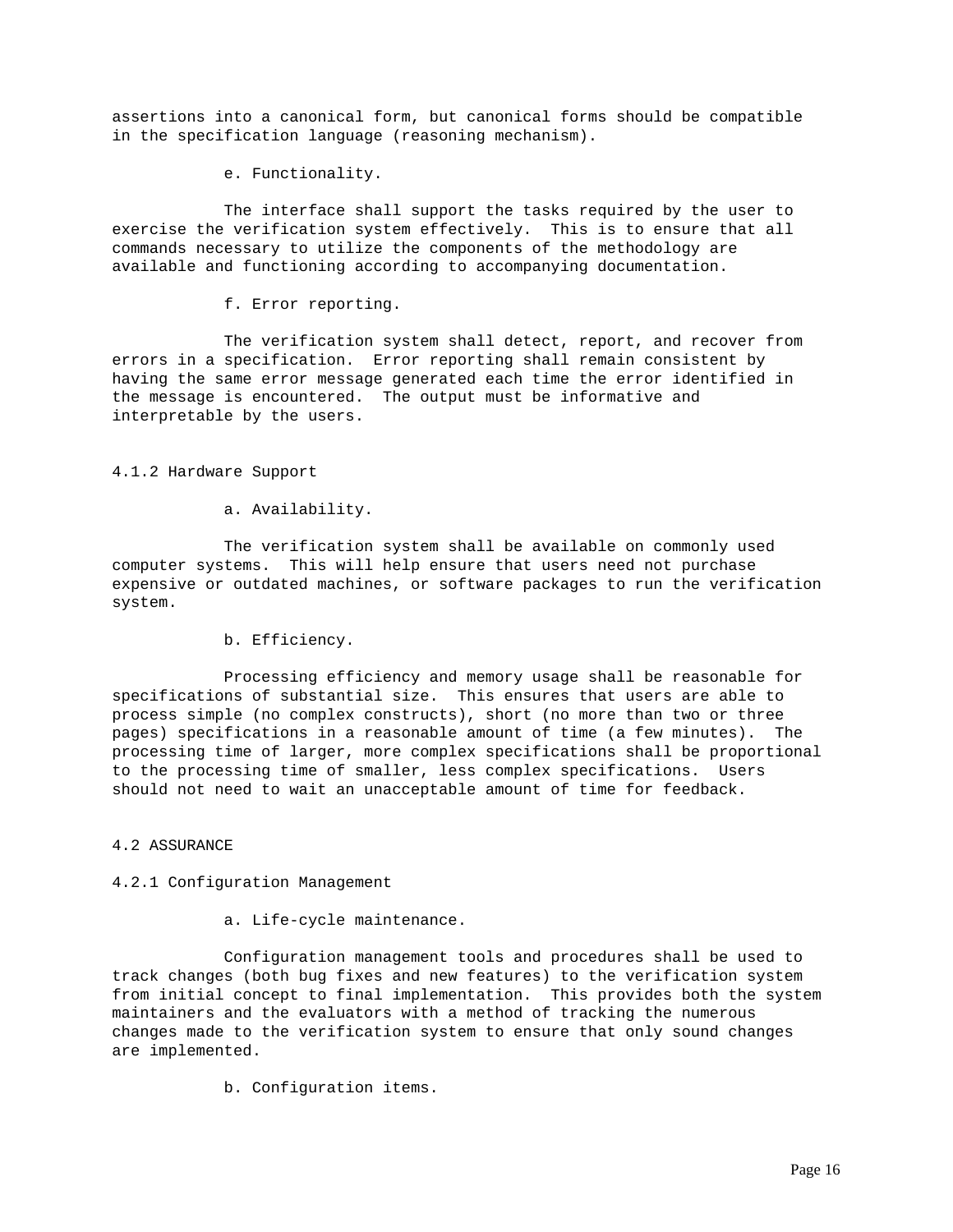Identification of Configuration Items (CIs) shall begin early in the design stage. CIs are readily established on a logical basis at this time. The configuration management process shall allow for the possibility that system changes will convert non-CI components into CIs.

c. Configuration management tools.

Tools shall exist for comparing a newly generated version with the previous version. These tools shall confirm that a) only the intended changes have been made in the code that will actually be used as the new version of the verification system, and b) no additional changes have been inserted into the verification system that were not intended by the system developer. The tools used to perform these functions shall also be under strict configuration control.

d. Configuration control.

Configuration control shall cover a broad range of items including software, documentation, design data, source code, the running version of the object code, and tests. Configuration control shall begin in the earliest stages of design and development and extend over the full life of the CIs. It involves not only the approval of changes and their implementation but also the updating of all related material to reflect each change. For example, often a change to one area of a verification system may necessitate a change to another area. It is not acceptable to write or update documentation only for new code or newly modified code, rather than for all parts of the verification system affected by the addition or change. Changes to all CIs shall be subject to review and approval.

The configuration control process begins with the documentation of a change request. This change request should include justification for the proposed change, all of the affected items and documents, and the proposed solution. The change request shall be recorded in order to provide a way of tracking all proposed system changes and to ensure against duplicate change requests being processed.

e. Configuration accounting.

Configuration accounting shall yield information that can be used to answer the following questions: What source code changes were made on a given date? Was a given change absolutely necessary? Why or why not? What were all the changes in a given CI between releases N and N+1? By whom were they made, and why? What other modifications were required by the changes to this CI? Were modifications required in the test set or documentation to accommodate any of these changes? What were all the changes made to support a given change request?

f. Configuration auditing.

A configuration auditor shall be able to trace a system change from start to finish. The auditor shall check that only approved changes have been implemented, and that all tests and documentation have been updated concurrently with each implementation to reflect the current status of the system.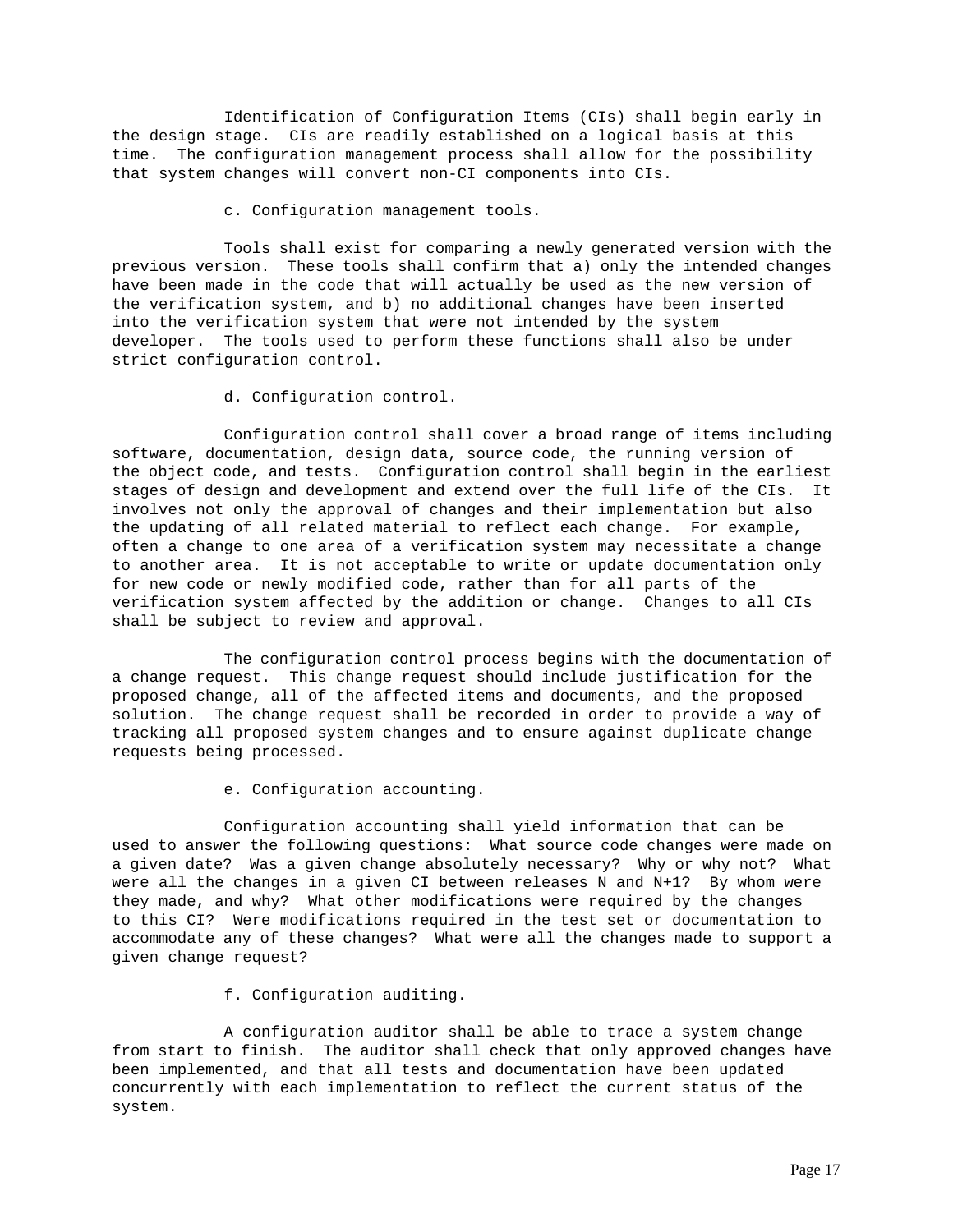g. Configuration control board.

The vendor's Configuration Control Board (CCB) shall be responsible for approving and disapproving change requests, prioritizing approved modifications, and verifying that changes are properly incorporated. The members of the CCB shall interact periodically to discuss configuration management topics such as proposed changes, configuration status accounting reports, and other topics that may be of interest to the different areas of the system development.

# 4.2.2 Support and Maintenance

The verification system shall have ongoing support and maintenance from the developers or another qualified vendor. Skilled maintainers are necessary to make changes to the verification system.

# 4.2.3 Testing

### a. Functional tests.

Functional tests shall be conducted to demonstrate that the verification system operates as advertised. These tests shall be maintained over the life cycle of the verification system. This ensures that a test suite is available for use on all versions of the verification system. The test suite shall be enhanced as software errors are identified to demonstrate the elimination of the errors in subsequent versions. Tests shall be done at the module level to demonstrate compliance with design documentation and at the system level to demonstrate that software accurately generates assertions, correctly implements the logic, and correctly responds to user commands.

b. Stress testing.

The system shall undergo stress testing by the evaluation team to test the limits of and to attempt to generate contradictions in the specification language, the reasoning mechanism, and large specifications.

# 4.3 DOCUMENTATION

#### a. Configuration management plan.

A configuration management plan and supporting evidence assuring a consistent mapping of documentation and tools shall be provided for the evaluation. This provides the evaluators with evidence that compatibility exists between the components of the verification system and its documentation. The plan shall include the following:

1. The configuration management plan shall describe what is to be done to implement configuration management in the verification system. It shall define the roles and responsibilities of designers, developers,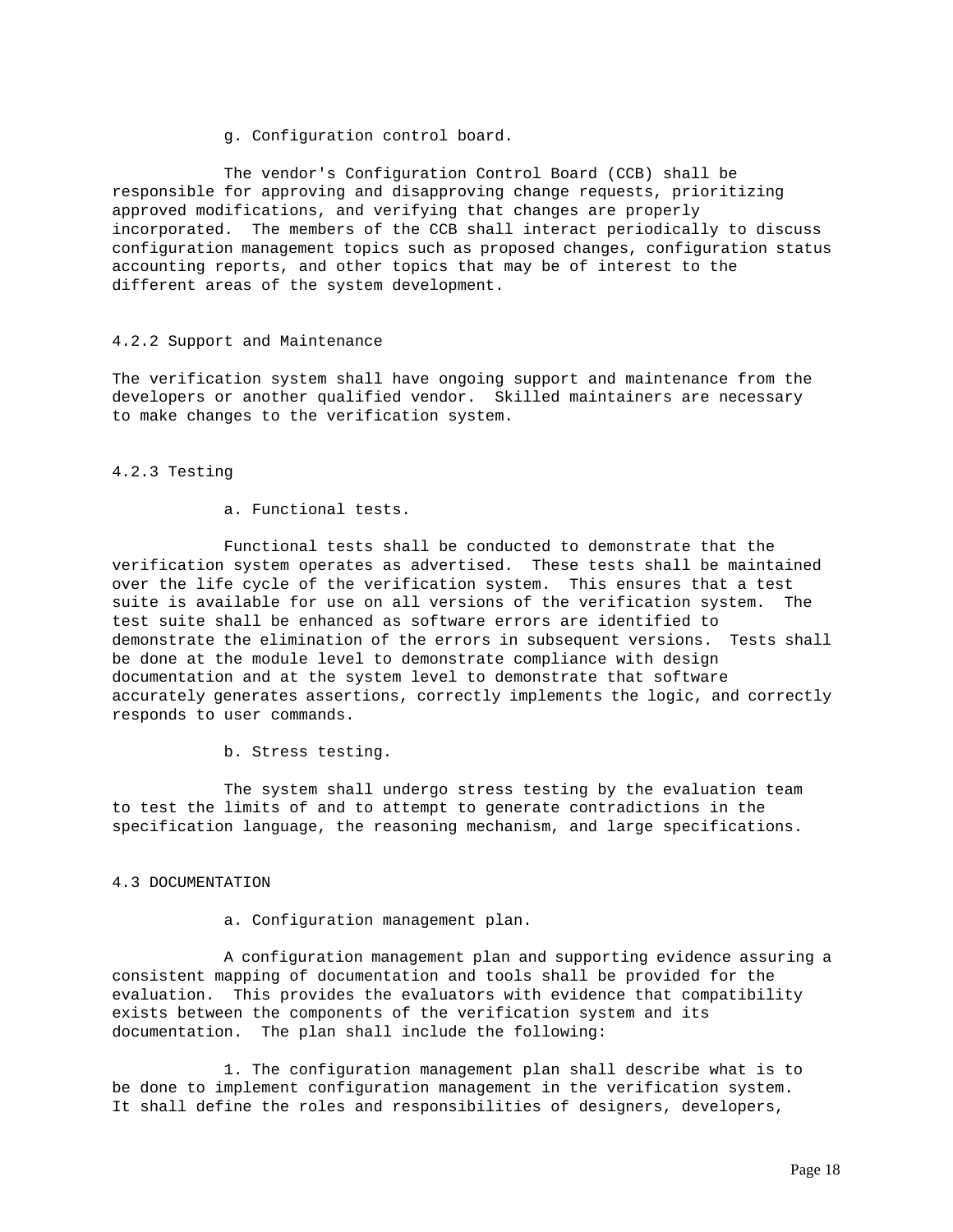management, the Configuration Control Board, and all of the personnel involved with any part of the life cycle of the verification system.

2. Tools used for configuration management shall be documented in the configuration management plan. The forms used for change control, conventions for labeling configuration items, etc., shall be contained in the configuration management plan along with a description of each.

3. The plan shall describe procedures for how the design and implementation of changes are proposed, evaluated, coordinated, and approved or disapproved. The configuration management plan shall also include the steps to ensure that only those approved changes are actually included and that the changes are included in all of the necessary areas.

4. The configuration management plan shall describe how changes are made to the plan itself and how emergency procedures are handled. It should describe the procedures for performing time-sensitive changes without going through a full review process. These procedures shall define the steps for retroactively implementing configuration management after the emergency change has been completed.

b. Configuration management evidence.

Documentation of the configuration management activities shall be provided to the evaluators. This ensures that the policies of the configuration management plan have been followed.

c. Source code.

Well-documented source code for the verification system, as well as documentation to aid in analysis of the code during the evaluation, shall be provided. This provides the evaluators with evidence that good software engineering practices and configuration management procedures were used in the implementation of the verification system.

d. Test documentation.

Documentation of test suites and test procedures used to check functionality of the system shall be provided. This provides an explanation to the evaluators of each test case, the testing methodology, test results, and procedures for using the tests.

e. User's guide.

An accurate and complete user's guide containing all available commands and their usage shall be provided in a tutorial format. The user's guide shall contain worked examples. This is necessary to guide the users in the use of the verification system.

f. Reference manuals.

A reference manual that contains instructions, error messages, and examples of how to use the system shall be provided. This provides the users with a guide for problem-solving techniques as well as answers to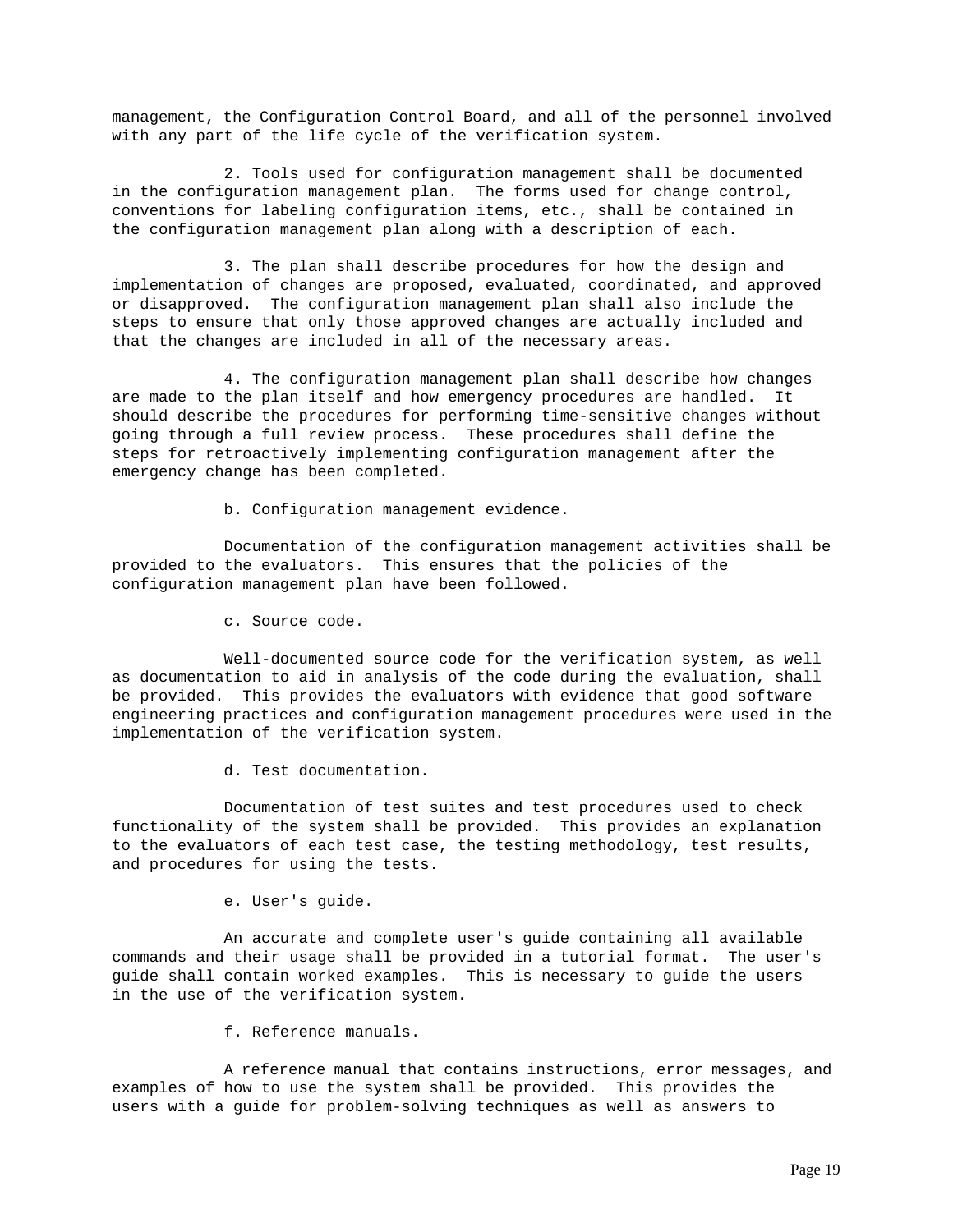questions that may arise while using the verification system.

g. Facilities manual.

A description of the major components of the software and their interfacing shall be provided. This will provide users with a limited knowledge of the hardware base required to configure and use the verification system.

h. Vendor report.

A report written by the vendor during a reevaluation that provides a complete description of the verification system and changes made since the initial evaluation shall be provided. This report, along with configuration management documentation, provides the evaluators with evidence that soundness of the system has not been jeopardized.

i. Significant worked examples.

Significant worked examples shall be provided which demonstrate the strengths, weaknesses, and limitations of the verification system. These examples shall reflect portions of computing systems. They may reside in the user's guide, the reference manual, or a separate document.

## 5. FUTURE DIRECTIONS

The purpose of this section is to list possible features for future or beyond-A1 verification systems. Additionally, it contains possibilities for future research -- areas that researchers may choose to investigate. Research and development of new verification systems or investigating areas not included in this list is also encouraged. Note that the order in which these items appear has no bearing on their relative importance.

> a. The specification language should permit flexibility in approaches to specification.

b. The specification language should allow the expression of properties involving liveness, concurrency, and eventuality.

c. The reasoning mechanism should include a method for reasoning about information flows.

d. The design and code of the verification system should be formally verified.

e. The theory should support rapid prototyping. Rapid prototyping supports a way of developing a first, quick version of a specification. The prototype provides immediate feedback to the user.

f. The verification system should make use of standard (or reusable) components where possible (for example, use of a standard windowing system, use of a standard language-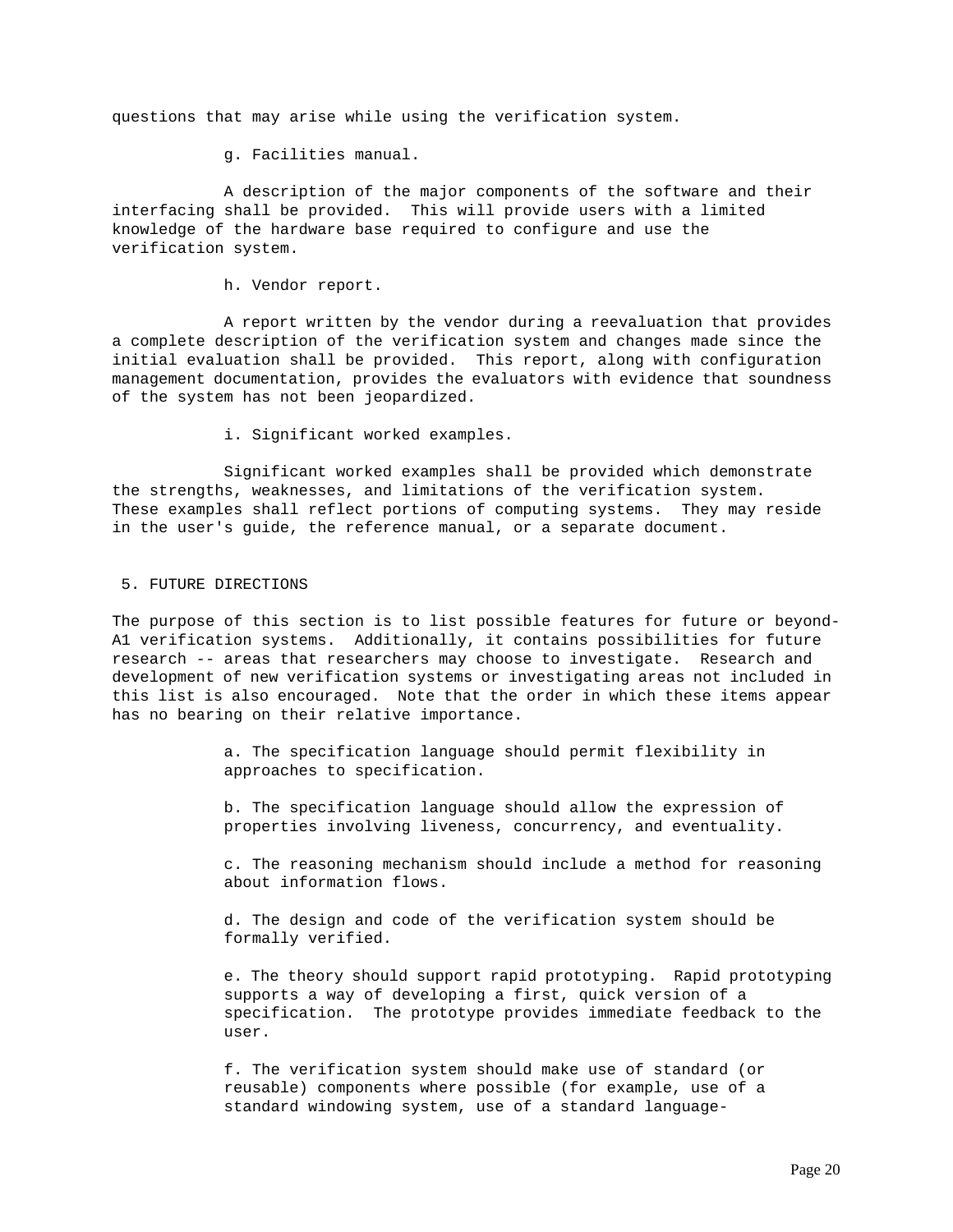independent parser, editor, or printer, use of a standard database support system, etc.).

g. The verification system should provide a language-specific verifier for a commonly used systems programming language.

h. The verification system should provide a method for mapping a top-level specification to verified source code.

i. The verification system should provide a tool for automatic test data generation of the design specification.

j. The verification system should provide a means of identifying which paths in the source code of the verification system are tested by a test suite.

k. The verification system should provide a facility for highlevel debugging/tracing of unsuccessful proofs.

l. A formal justification of the methodology behind the verification system should be provided.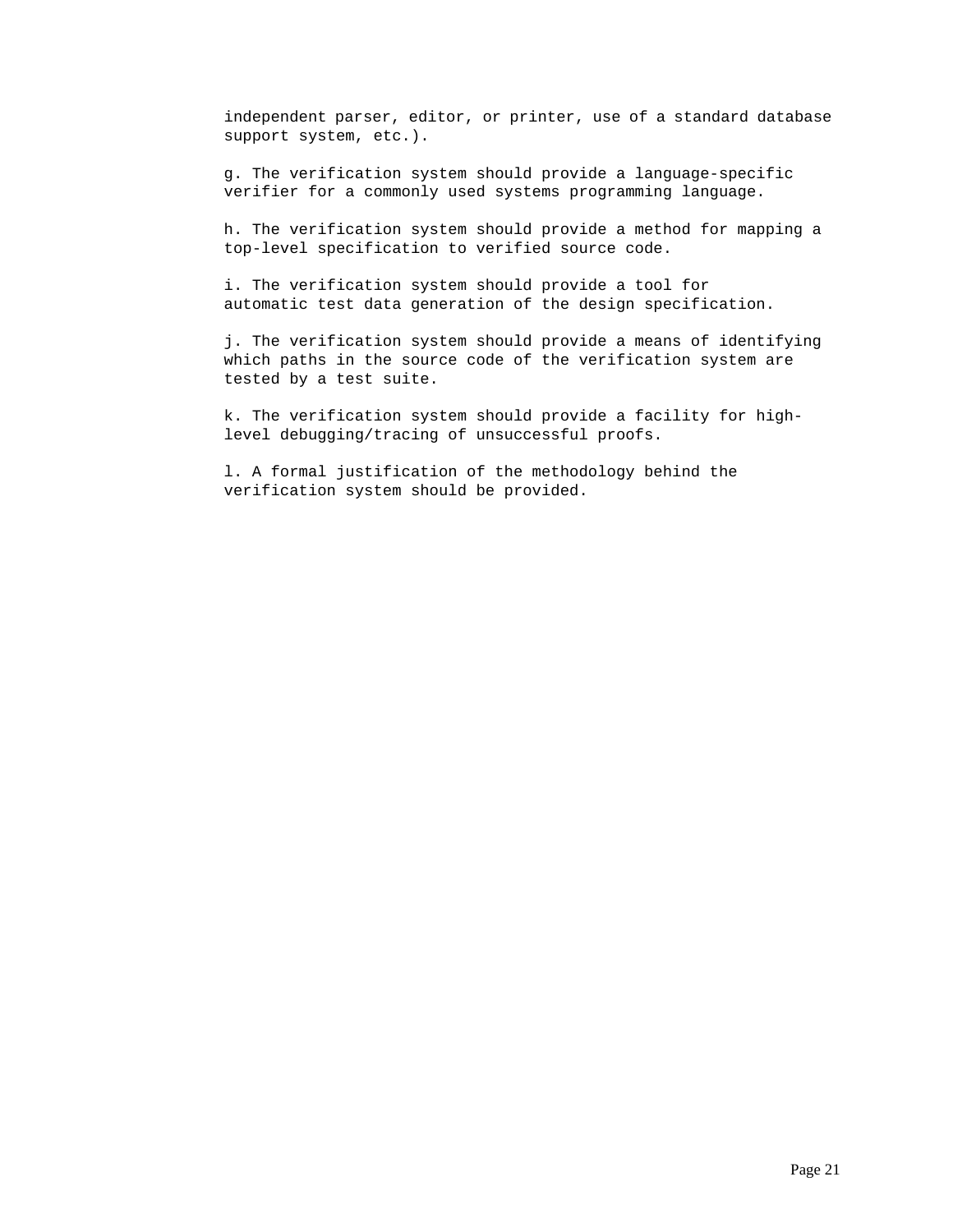#### APPENDIX

#### CONFIGURATION MANAGEMENT

The purpose of configuration management is to ensure that changes made to verification systems take place in an identifiable and controlled environment. Configuration managers take responsibility that additions, deletions, or changes made to the verification system do not jeopardize its ability to satisfy the requirements in Chapters 3 and 4. Therefore, configuration management is vital to maintaining the endorsement of a verification system.

Additional information on configuration management can be found in A Guide to Understanding Configuration Management in Trusted Systems. [3]

### OVERVIEW OF CONFIGURATION MANAGEMENT

Configuration management is a discipline applying technical and administrative direction to: 1) identify and document the functional and physical characteristics of each configuration item for the system; 2) manage all changes to these characteristics; and 3) record and report the status of change processing and implementation. Configuration management involves process monitoring, version control, information capture, quality control, bookkeeping, and an organizational framework to support these activities. The configuration being managed is the verification system plus all tools and documentation related to the configuration process.

Four major aspects of configuration management are configuration identification, configuration control, configuration status accounting, and configuration auditing.

# CONFIGURATION IDENTIFICATION

Configuration management entails decomposing the verification system into identifiable, understandable, manageable, trackable units known as Configuration Items (CIs). A CI is a uniquely identifiable subset of the system that represents the small\*est portion to be subject to independent configuration control procedures. The decomposition process of a verification system into CIs is called configuration identification.

CIs can vary widely in size, type, and complexity. Although there are no hard-and-fast rules for decomposition, the granularity of CIs can have great practical importance. A favorable strategy is to designate relatively large CIs for elements that are not expected to change over the life of the system, and small CIs for elements likely to change more frequently.

# CONFIGURATION CONTROL

Configuration control is a means of assuring that system changes are approved before being implemented, only the proposed and approved changes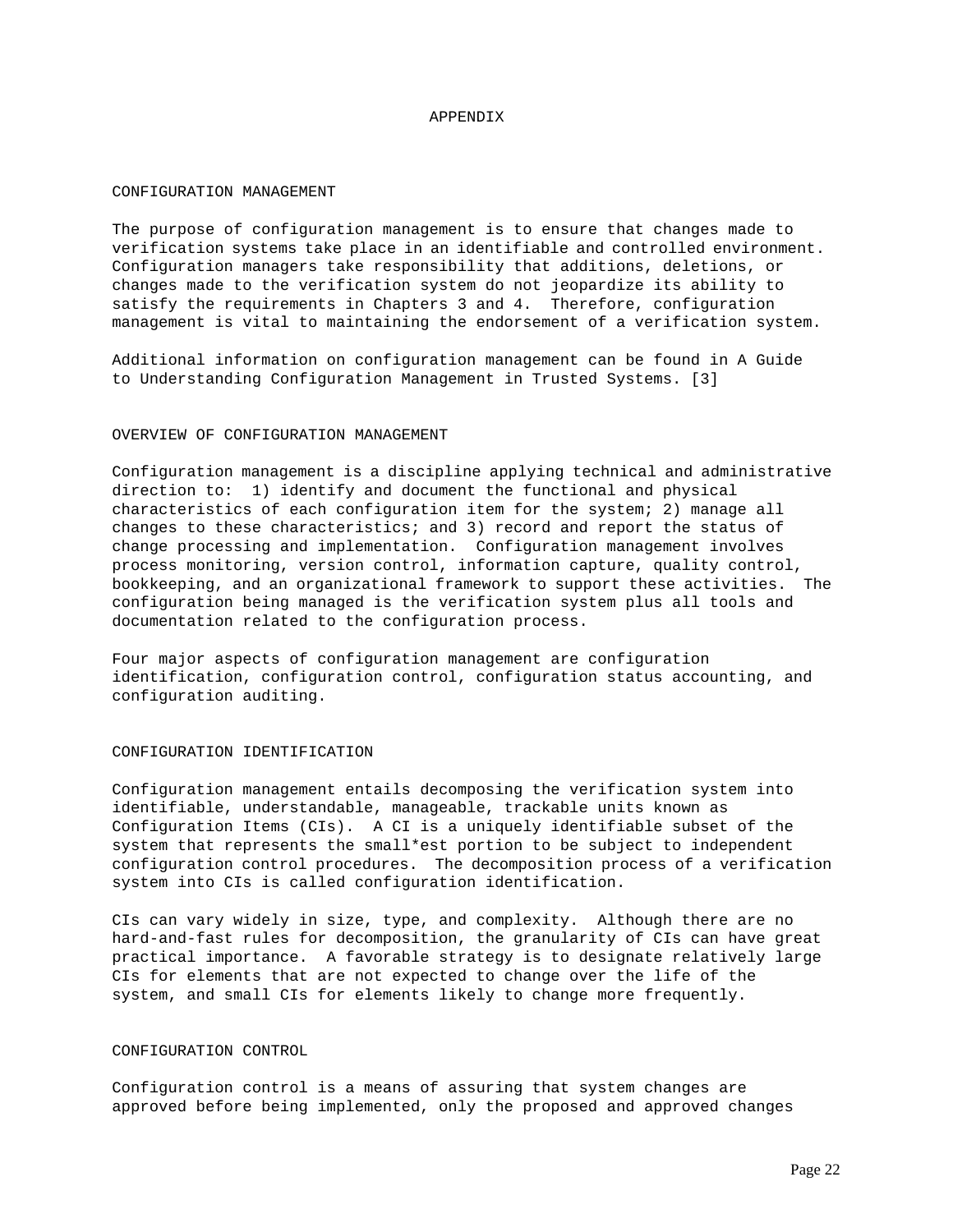are implemented, and the implementation is complete and accurate. This involves strict procedures for proposing, monitoring, and approving system changes and their implementation. Configuration control entails central direction of the change process by personnel who coordinate analytical tasks, approve system changes, review the implementation of changes, and supervise other tasks such as documentation.

## CONFIGURATION ACCOUNTING

Configuration accounting documents the status of configuration control activities and in general provides the information needed to manage a configuration effectively. It allows managers to trace system changes and establish the history of any developmental problems and associated fixes. Configuration accounting also tracks the status of current changes as they move through the configuration control process. Configuration accounting establishes the granularity of recorded information and thus shapes the accuracy and usefulness of the audit function.

The accounting function must be able to locate all possible versions of a CI and all of the incremental changes involved, thereby deriving the status of that CI at any specific time. The associated records must include commentary about the reason for each change and its major implications for the verification system.

### CONFIGURATION AUDIT

Configuration audit is the quality assurance component of configuration management. It involves periodic checks to determine the consistency and completeness of accounting information and to verify that all configuration management policies are being followed. A vendor's configuration management program must be able to sustain a complete configuration audit by an NCSC review team.

### CONFIGURATION MANAGEMENT PLAN

Strict adherence to a comprehensive configuration management plan is one of the most important requirements for successful configuration management. The configuration management plan is the vendor's document tailored to the company's practices and personnel. The plan accurately describes what the vendor is doing to the system at each moment and what evidence is being recorded.

# CONFIGURATION CONTROL BOARD

All analytical and design tasks are conducted under the direction of the vendor's corporate entity called the Configuration Control Board (CCB). The CCB is headed by a chairperson who is responsible for assuring that changes made do not jeopardize the soundness of the verification system. The Chairperson assures that the changes made are approved, tested, documented, and implemented correctly.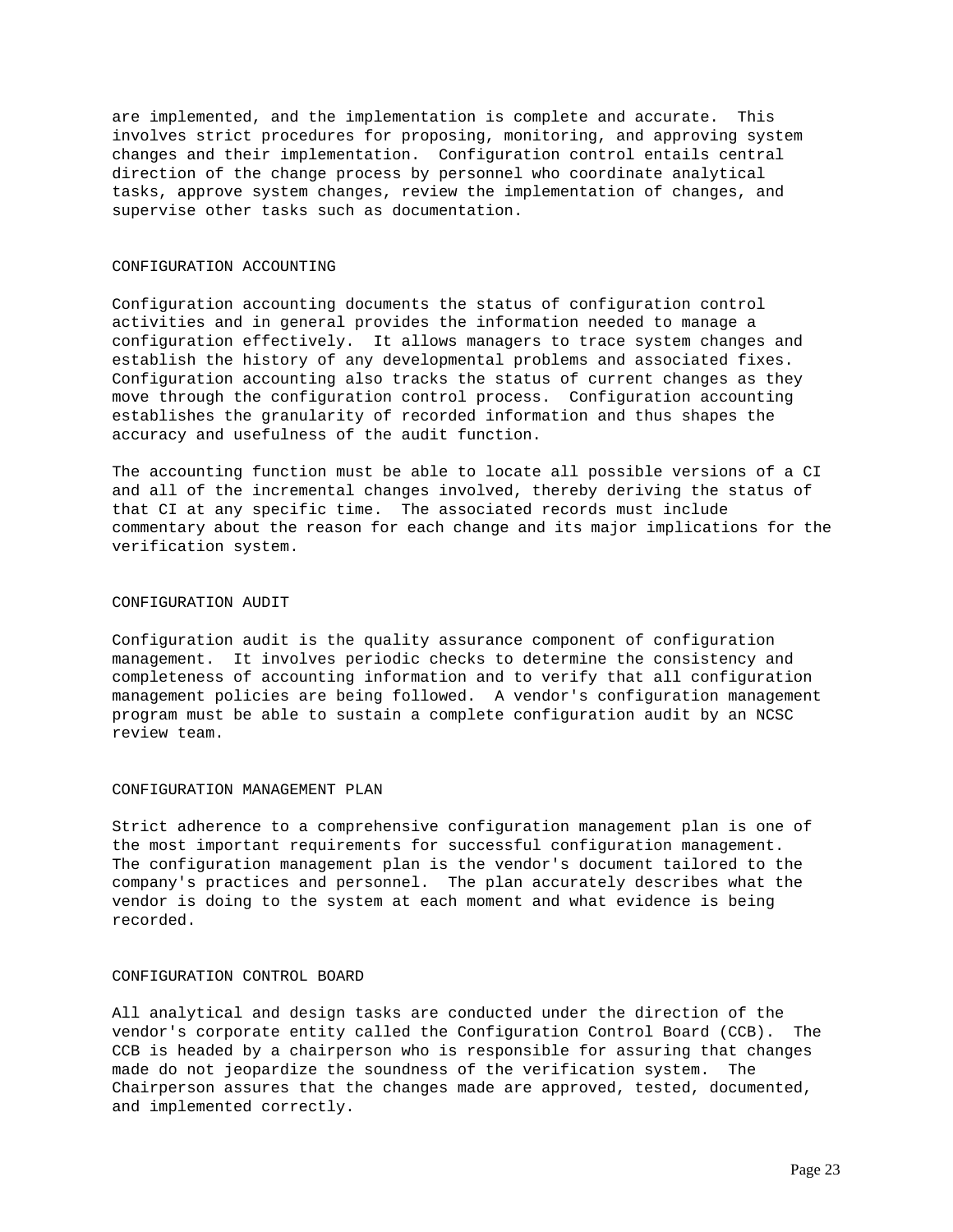The members of the CCB should interact periodically, either through formal meetings or other available means, to discuss configuration management topics such as proposed changes, configuration status accounting reports, and other topics that may be of interest to the different areas of the system development. These interactions should be held to keep the entire system team updated on all advancements or alterations in the verification system.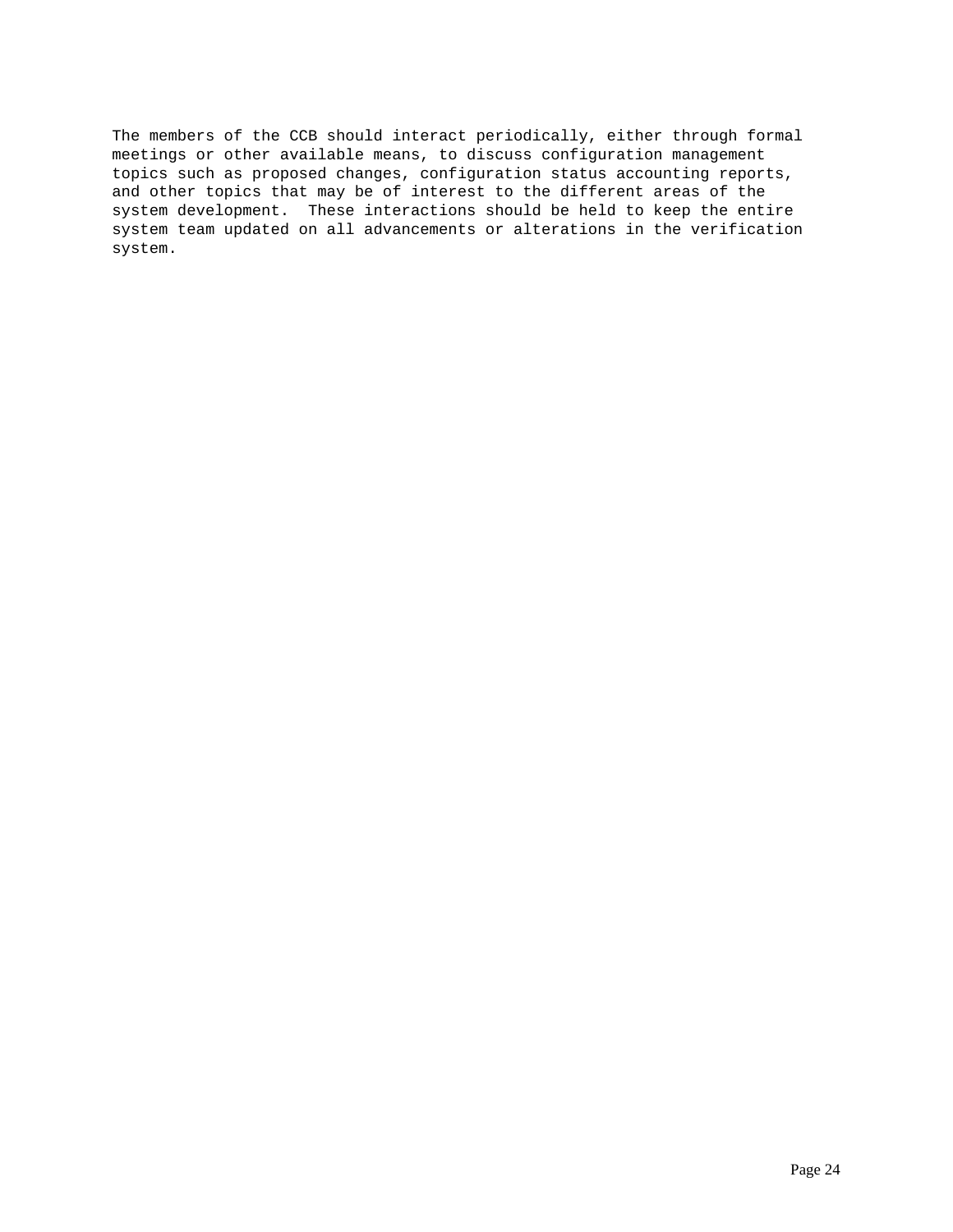### GLOSSARY

#### Beta Version

Beta versions are intermediate releases of a product to be tested at one or more customer sites by the software end-user. The customer describes in detail any problems encountered during testing to the developer, who makes the appropriate modifications. Beta versions are not endorsed by the NCSC, but are primarily used for debugging and testing prior to submission for endorsement.

#### Complete

A theory is complete if and only if every sentence of its language is either provable or refutable.

### Concurrency

Simultaneous or parallel processing of events.

Configuration Accounting

The recording and reporting of configuration item descriptions and all departures from the baseline during design and production.

Configuration Audit

An independent review of computer software for the purpose of assessing compliance with established requirements, standards, and baselines. [3]

Configuration Control

The process of controlling modifications to the system's design, hardware, firmware, software, and documentation which provides sufficient assurance that the system is protected against the introduction of improper modification prior to, during, and after system implementation. [3]

# Configuration Control Board (CCB)

An established vendor committee that is the final authority on all proposed changes to the verification system.

# Configuration Identification

The identifying of the system configuration throughout the design, development, test, and production tasks. [3]

# Configuration Item (CI)

The smallest component tracked by the configuration management system. [3]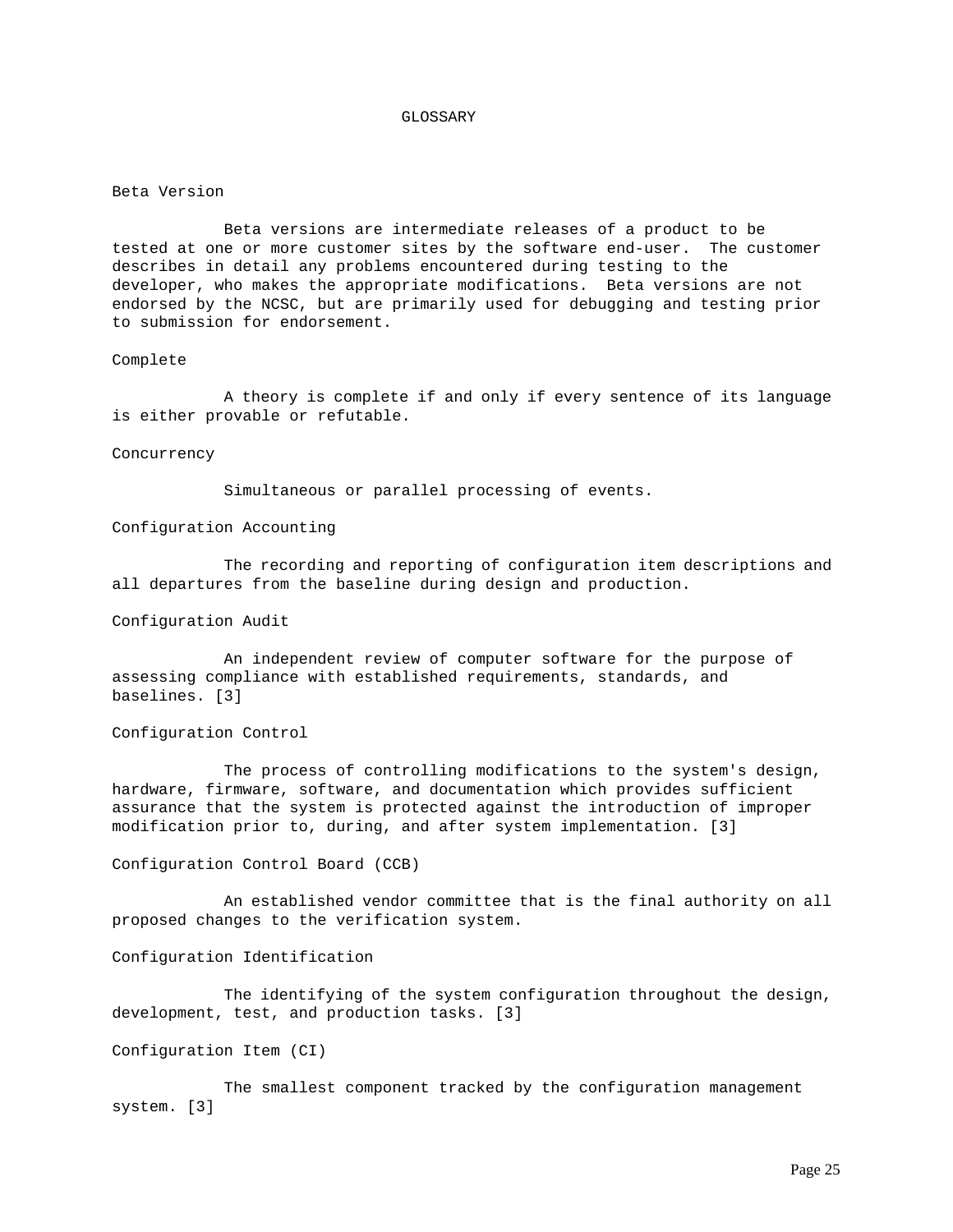## Configuration Management

The process of controlling modifications to a verification system, including documentation, that provides sufficient assurance that the system is protected against the introduction of improper modification before, during, and after system implementation.

# Conjecture

A general conclusion proposed to be proved upon the basis of certain given premises or assumptions.

#### Consistency (Mathematical)

A logical theory is consistent if it contains no formula such that the formula and its negation are provable theorems.

# Consistency (Methodological)

Steadfast adherence to the same principles, course, form, etc.

#### Correctness

Free from errors; conforming to fact or truth.

#### Correctness Conditions

Conjectures that formalize the rules, security policies, models, or other critical requirements on a system.

#### Design Verification

A demonstration that a formal specification of a software system satisfies the correctness conditions (critical requirements specification).

### Documentation

A set of manuals and technical papers that fully describe the verification system, its components, application, and operation.

Endorsed Tools List (ETL)

A list composed of those verification systems currently recommended by the NCSC for use in developing highly trusted systems.

#### Eventuality

The ability to prove that at some time in the future, a particular event will occur.

# Formal Justification

Mathematically precise evidence that the methodology of the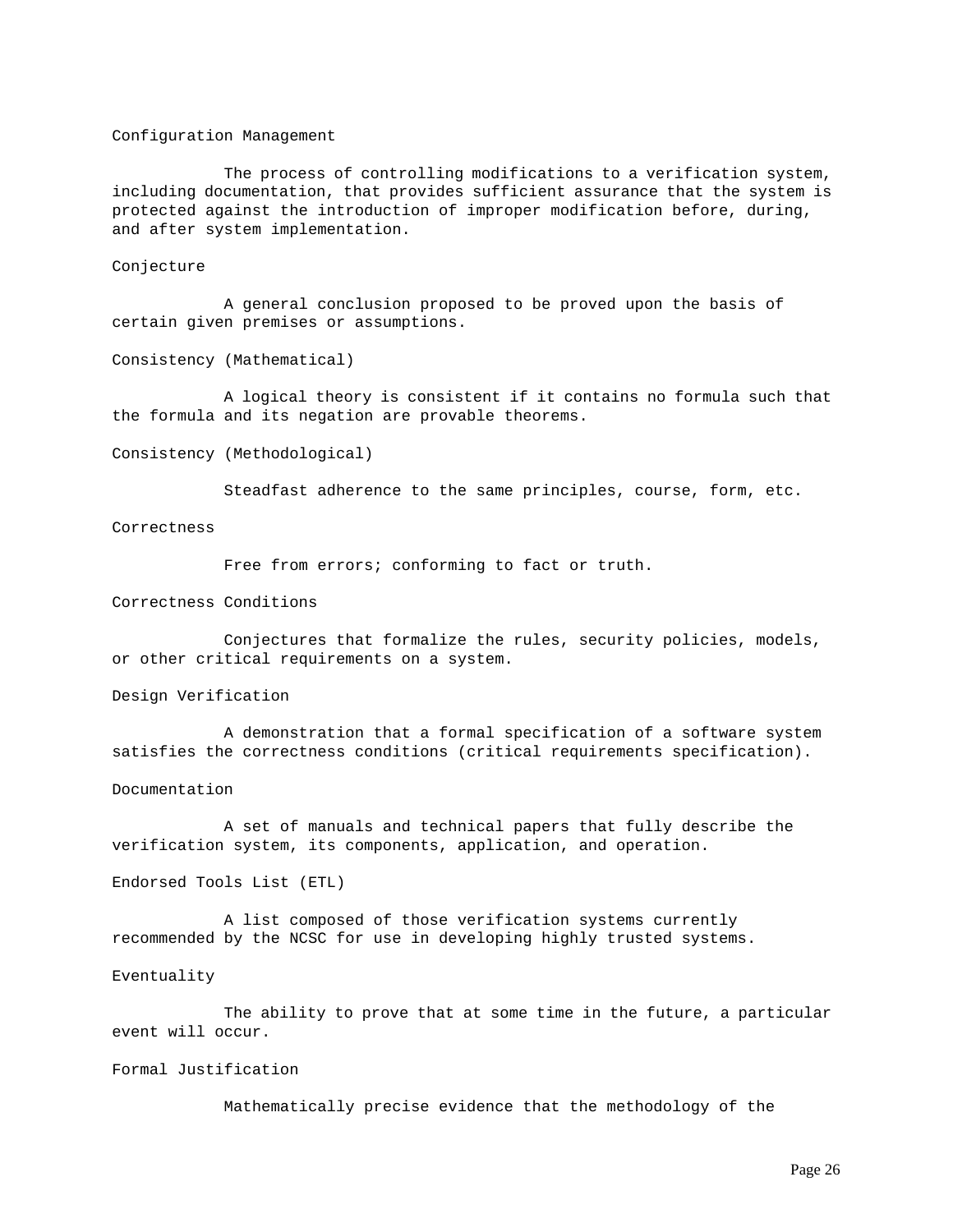verification system is sound.

Formal Verification

The process of using formal proofs to demonstrate the consistency (design verification) between a formal specification of a system and a formal security policy model or (implementation verification) between the formal specification and its program implementation. [1]

#### Implementation Verification

A demonstration that a program implementation satisfies a formal specification of a system.

Informal Justification

An English description of the tools of a verification system and how they interact. This includes a justification of the soundness of the theory.

#### Language

A set of symbols and rules of syntax regulating the relationship between the symbols, used to convey information.

### Liveness

Formalizations that ensure that a system does something that it should do.

# Metalogic

A type of logic used to describe another type of logic or a combination of different types of logic.

# Methodology

The underlying principles and rules of organization of a verification system.

# Production Quality Verification System

A verification system that is sound, user-friendly, efficient, robust, well-documented, maintainable, well-engineered (developed with software engineering techniques), available on a variety of hardware, and promoted (has education available for users). [2]

# Proof

A syntactic analysis performed to validate the truth of an assertion relative to an (assumed) base of assertions.

Proof Checker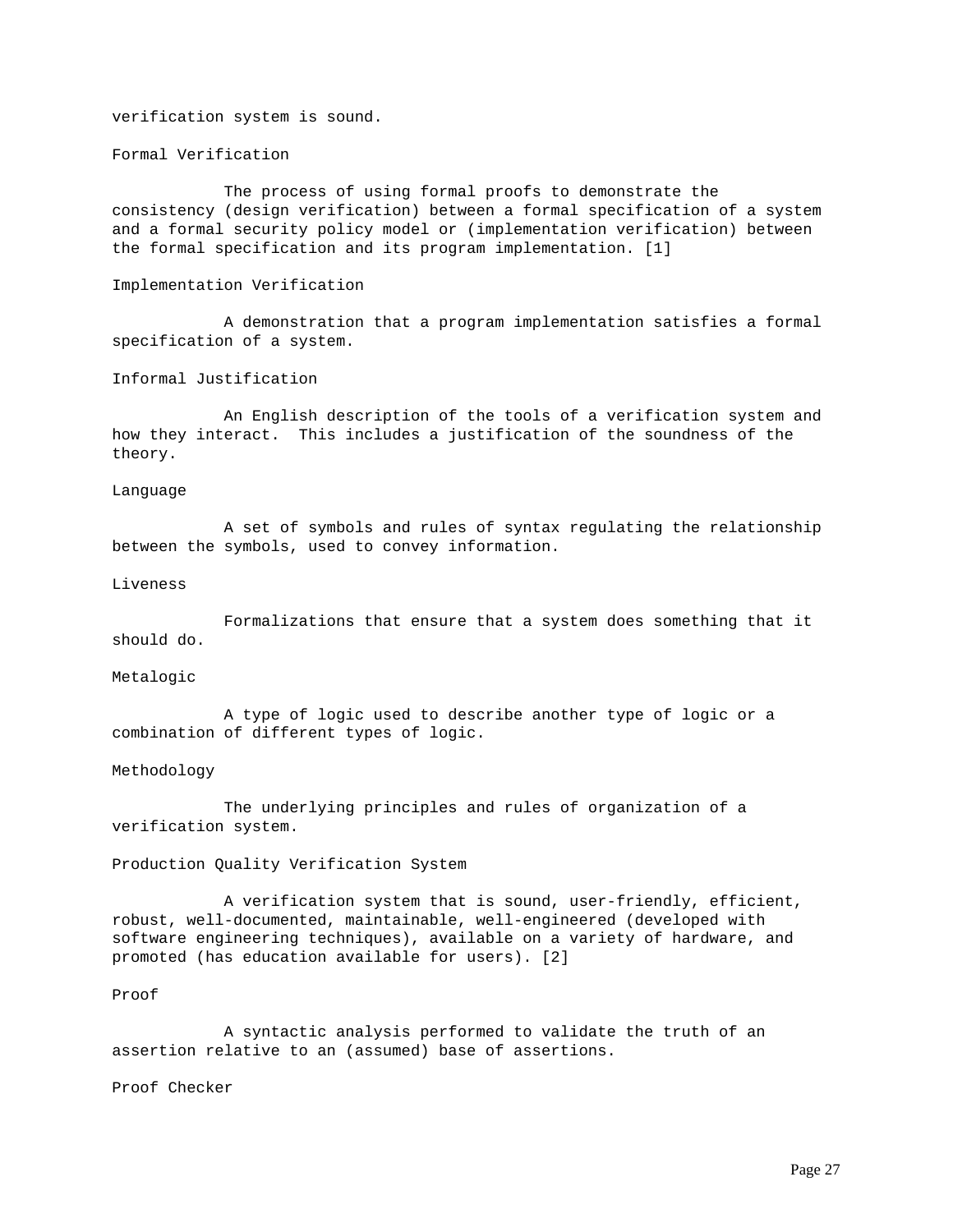A tool that 1) accepts as input an assertion (called a conjecture), a set of assertions (called assumptions), and a proof; 2) terminates and outputs either success or failure; and 3) if it succeeds, then the conjecture is a valid consequence of the assumptions.

# Reasoning Mechanism

A tool (interactive or fully automated) capable of checking or constructing proofs.

Safety Properties

Formalizations that ensure that a system does not do something that it should not do.

#### Semantics

A set of rules for interpreting the symbols and well-formed formulae of a language.

## Sound

An argument is sound if all of its propositions are true and its argument form is valid. A proof system is sound relative to a given semantics if every conjecture that can be proved is a valid consequence of the assumptions used in the proof.

## Specification Language

A logically precise language used to describe the structure or behavior of a system to be verified.

Specification Processor

A software tool capable of receiving input, parsing it, generating conjectures (candidate theorems), and supplying results for further analysis (e.g., reasoning mechanism).

### Syntax

A set of rules for constructing sequences of symbols from the primitive symbols of a language.

Technical Assessment Report (TAR)

A report that is written by an evaluation team during an evaluation of a verification system and available upon completion.

#### Theorem

In a given logical system, a well-formed formula that is proven in that system.

#### Theory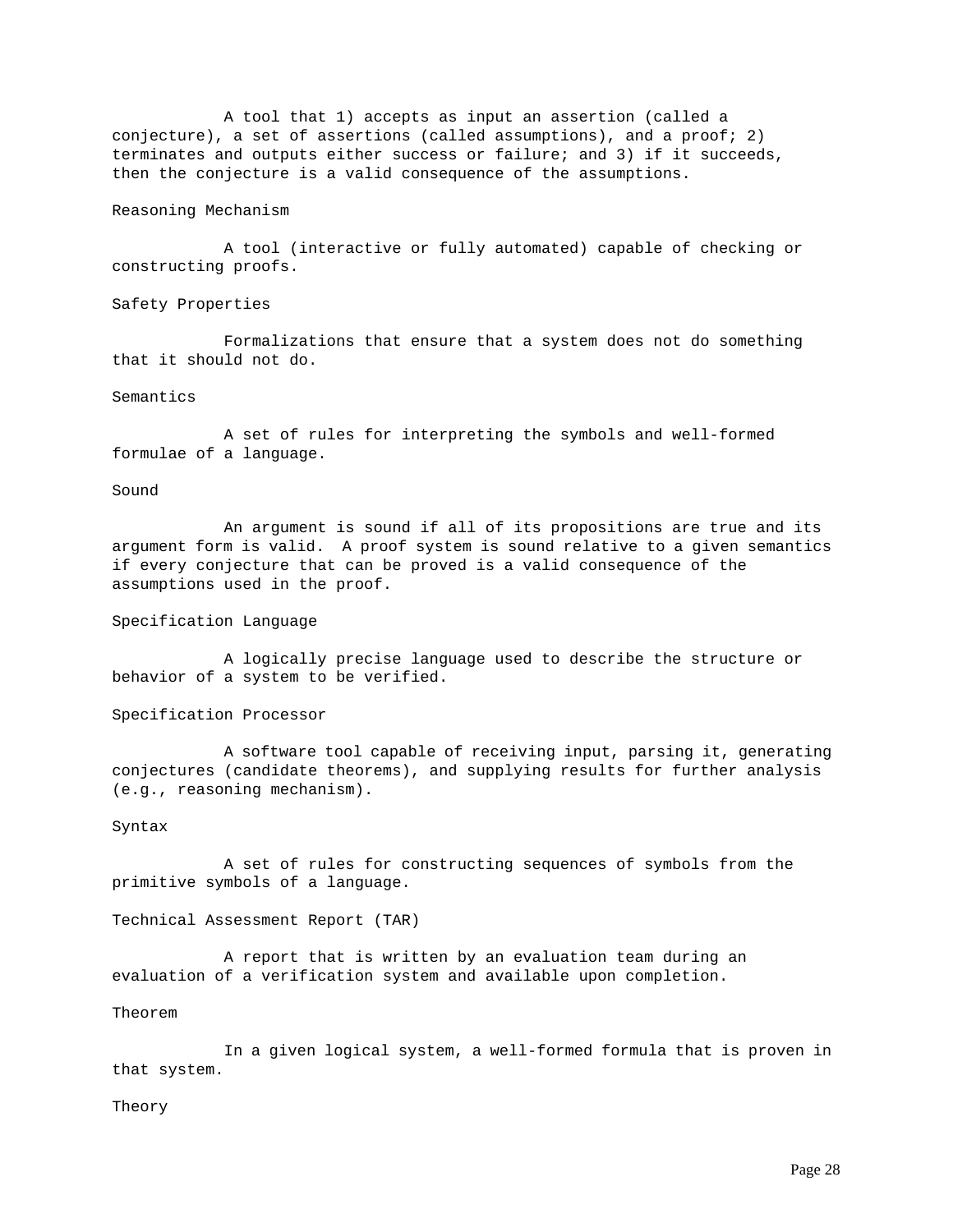A formal theory is a coherent group of general propositions used as principles of explanation for a particular class of phenomena.

#### User-Friendly

A system is user-friendly if it facilitates learning and usage in an efficient manner.

# Valid

An argument is valid when the conclusion is a valid consequence of the assumptions used in the argument.

Vendor Report (VR)

A report that is written by a vendor during and available upon completion of a reevaluation of a verification system.

## Verification

The process of comparing two levels of system specification for proper correspondence (e.g., security policy model with top-level specification, top-level specification with source code, or source code with object code). This process may or may not be automated. [1]

#### Verification Committee

A standing committee responsible for the management of the verification efforts at the NCSC. The committee is chaired by the NCSC Deputy Director and includes the NCSC Chief Scientist, as well as representatives from both the NCSC's Office of Research and Development and Office of Computer Security Evaluations, Publications, and Support.

# Verification System

An integrated set of tools and techniques for performing verification.

### Well-Formed Formula

A sequence of symbols from a language that is constructed in accordance with the syntax for that language.